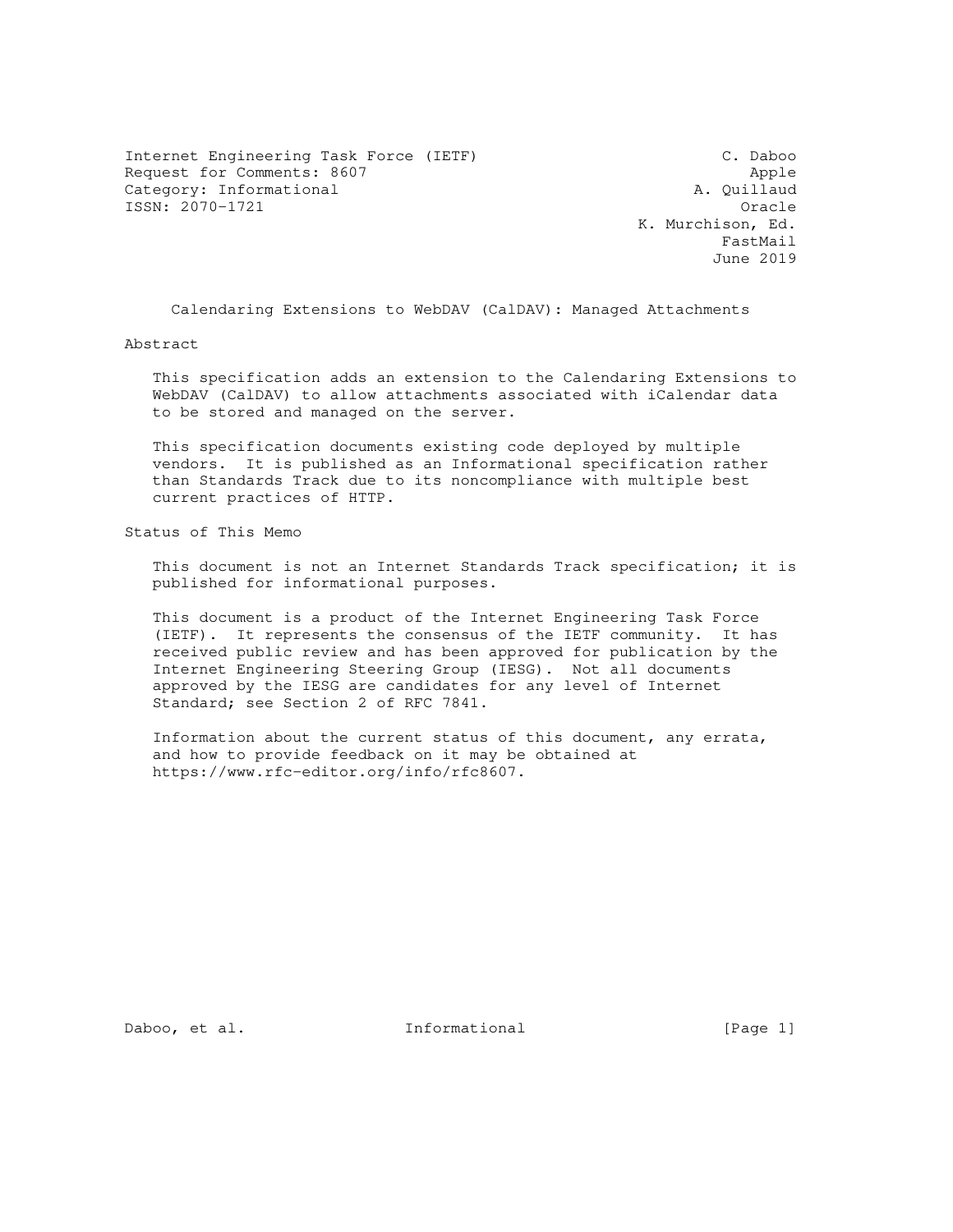# Copyright Notice

 Copyright (c) 2019 IETF Trust and the persons identified as the document authors. All rights reserved.

 This document is subject to BCP 78 and the IETF Trust's Legal Provisions Relating to IETF Documents

 (https://trustee.ietf.org/license-info) in effect on the date of publication of this document. Please review these documents carefully, as they describe your rights and restrictions with respect to this document. Code Components extracted from this document must include Simplified BSD License text as described in Section 4.e of the Trust Legal Provisions and are provided without warranty as described in the Simplified BSD License.

Table of Contents

| Rationale for Informational Status<br>1.1.<br>Conventions Used in This Document<br>2.<br>3.<br>Overview<br>3.2. Discovering Support for Managed Attachments | $\overline{4}$<br>$\overline{4}$<br>$\overline{4}$<br>5<br>5<br>$6\overline{6}$<br>6<br>$6\phantom{1}6$<br>$\overline{7}$<br>$7\phantom{.0}$ |
|-------------------------------------------------------------------------------------------------------------------------------------------------------------|----------------------------------------------------------------------------------------------------------------------------------------------|
|                                                                                                                                                             |                                                                                                                                              |
|                                                                                                                                                             |                                                                                                                                              |
|                                                                                                                                                             |                                                                                                                                              |
|                                                                                                                                                             |                                                                                                                                              |
|                                                                                                                                                             |                                                                                                                                              |
| 3.3. POST Request for Managing Attachments                                                                                                                  |                                                                                                                                              |
| 3.3.1. action Query Parameter                                                                                                                               |                                                                                                                                              |
| 3.3.2. rid Query Parameter                                                                                                                                  |                                                                                                                                              |
| 3.3.3. managed-id Query Parameter                                                                                                                           |                                                                                                                                              |
| 3.4.                                                                                                                                                        |                                                                                                                                              |
|                                                                                                                                                             | 10                                                                                                                                           |
| Removing Attachments via POST<br>3.6.                                                                                                                       | 13                                                                                                                                           |
| Adding Existing Managed Attachments via PUT<br>3.7.                                                                                                         | 15                                                                                                                                           |
| 3.8. Updating Attachments via PUT                                                                                                                           | 15                                                                                                                                           |
| 3.9. Removing Attachments via PUT                                                                                                                           | 15                                                                                                                                           |
| 3.10. Retrieving Attachments                                                                                                                                | 15                                                                                                                                           |
|                                                                                                                                                             | 16                                                                                                                                           |
| 3.12. Additional Considerations                                                                                                                             | 17                                                                                                                                           |
| 3.12.1.                                                                                                                                                     | 17                                                                                                                                           |
|                                                                                                                                                             | 17                                                                                                                                           |
|                                                                                                                                                             | 18                                                                                                                                           |
|                                                                                                                                                             | 18                                                                                                                                           |
| 3.12.5. Automatic Cleanup by Servers                                                                                                                        | 18                                                                                                                                           |
| 3.12.6. Sending Scheduling Messages with Attachments                                                                                                        | 18                                                                                                                                           |
|                                                                                                                                                             | 18                                                                                                                                           |
| Modifications to iCalendar Syntax<br>4.                                                                                                                     | 19                                                                                                                                           |
| SIZE Property Parameter<br>4.1.                                                                                                                             | 19                                                                                                                                           |
| 4.2. FILENAME Property Parameter                                                                                                                            | 19                                                                                                                                           |
| 4.3. MANAGED-ID Property Parameter                                                                                                                          | 20                                                                                                                                           |
| 5. Additional Message Header Fields                                                                                                                         | 20                                                                                                                                           |

Daboo, et al. 1nformational [Page 2]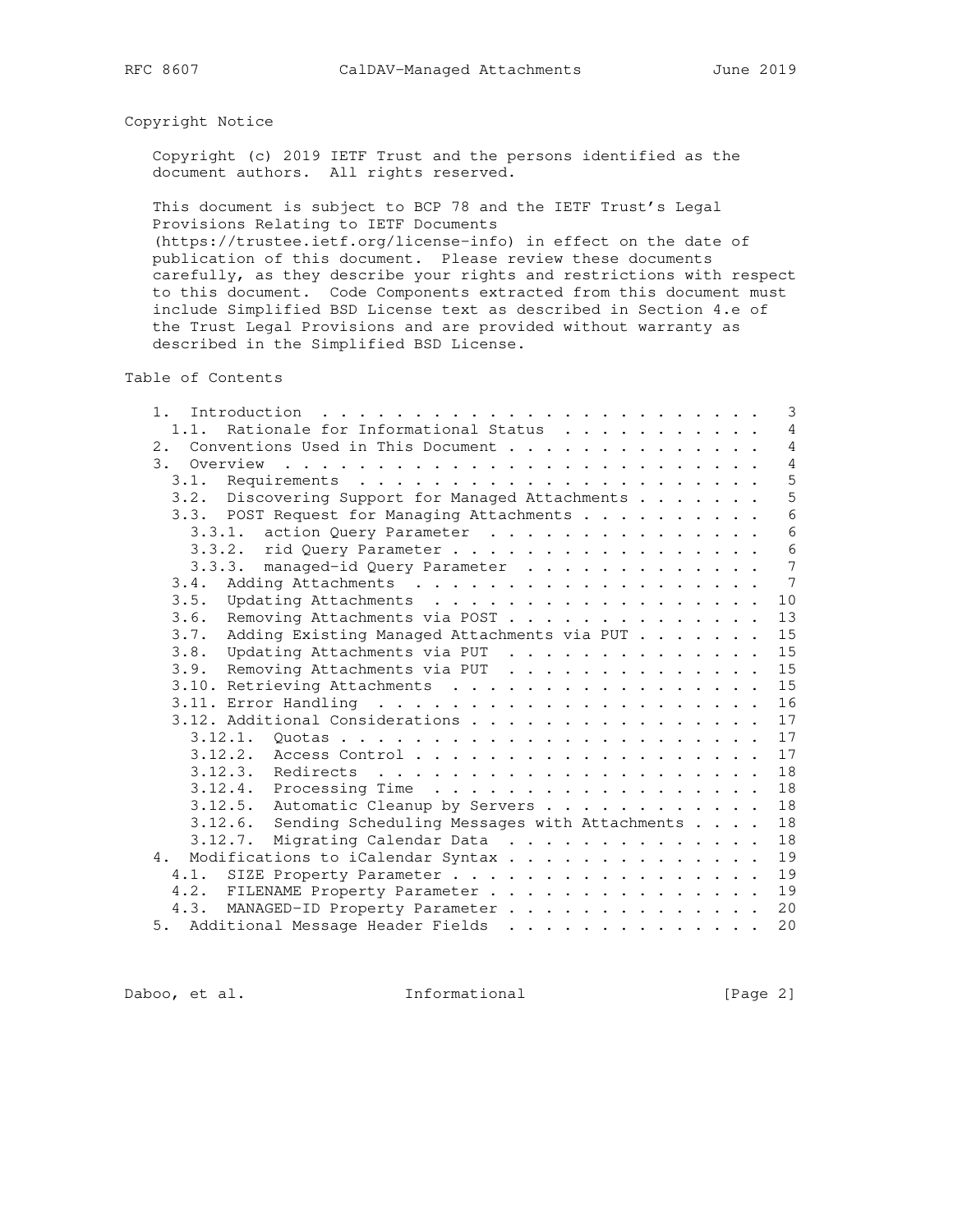| 5.1. Cal-Managed-ID Response Header Field             |  |  | 20 |
|-------------------------------------------------------|--|--|----|
| 6. Additional WebDAV Properties 21                    |  |  |    |
| 6.1. CALDAV: managed-attachments-server-URL Property  |  |  | 21 |
| 6.2. CALDAV: max-attachment-size Property             |  |  | 22 |
| 6.3. CALDAV: max-attachments-per-resource Property 23 |  |  |    |
|                                                       |  |  | 24 |
| 8.                                                    |  |  |    |
| 8.1. Parameter Registrations 24                       |  |  |    |
| 8.2. Message Header Field Registrations 25            |  |  |    |
| 8.2.1. Cal-Managed-ID 25                              |  |  |    |
|                                                       |  |  |    |
| 9.1. Normative References                             |  |  | 25 |
| 9.2. Informative References                           |  |  | 27 |
| Appendix A. Example Involving Recurring Events 28     |  |  |    |
|                                                       |  |  | 34 |
|                                                       |  |  | 34 |

1. Introduction

 The iCalendar [RFC5545] data format is used to represent calendar data and is used with iCalendar Transport-independent Interoperability Protocol (iTIP) [RFC5546] to handle scheduling operations between calendar users.

 [RFC4791] defines the Calendaring Extensions to WebDAV (CalDAV), based on HTTP [RFC7230], for accessing calendar data stored on a server.

 Calendar users often want to include attachments with their calendar data events or tasks (for example, a copy of a presentation or the meeting agenda). iCalendar provides an "ATTACH" property whose value is either the inline Base64 encoded attachment data or a URL specifying the location of the attachment data.

 Use of inline attachment data is not ideal with CalDAV because the data would need to be uploaded to the server each time a change to the calendar data is made, even minor changes such as a change to the summary. Whilst a client could choose to use a URL value instead, the problem then becomes where and how the client discovers an appropriate URL to use and how it ensures that only those attendees listed in the event or task are able to access it.

 This specification solves this problem by having the client send the attachment to the server, separately from the iCalendar data, and having the server add appropriate "ATTACH" properties in the iCalendar data as well as manage access privileges. The server can also provide additional information to the client about each attachment in the iCalendar data, such as the size and an identifier.

Daboo, et al. 1nformational 1999 [Page 3]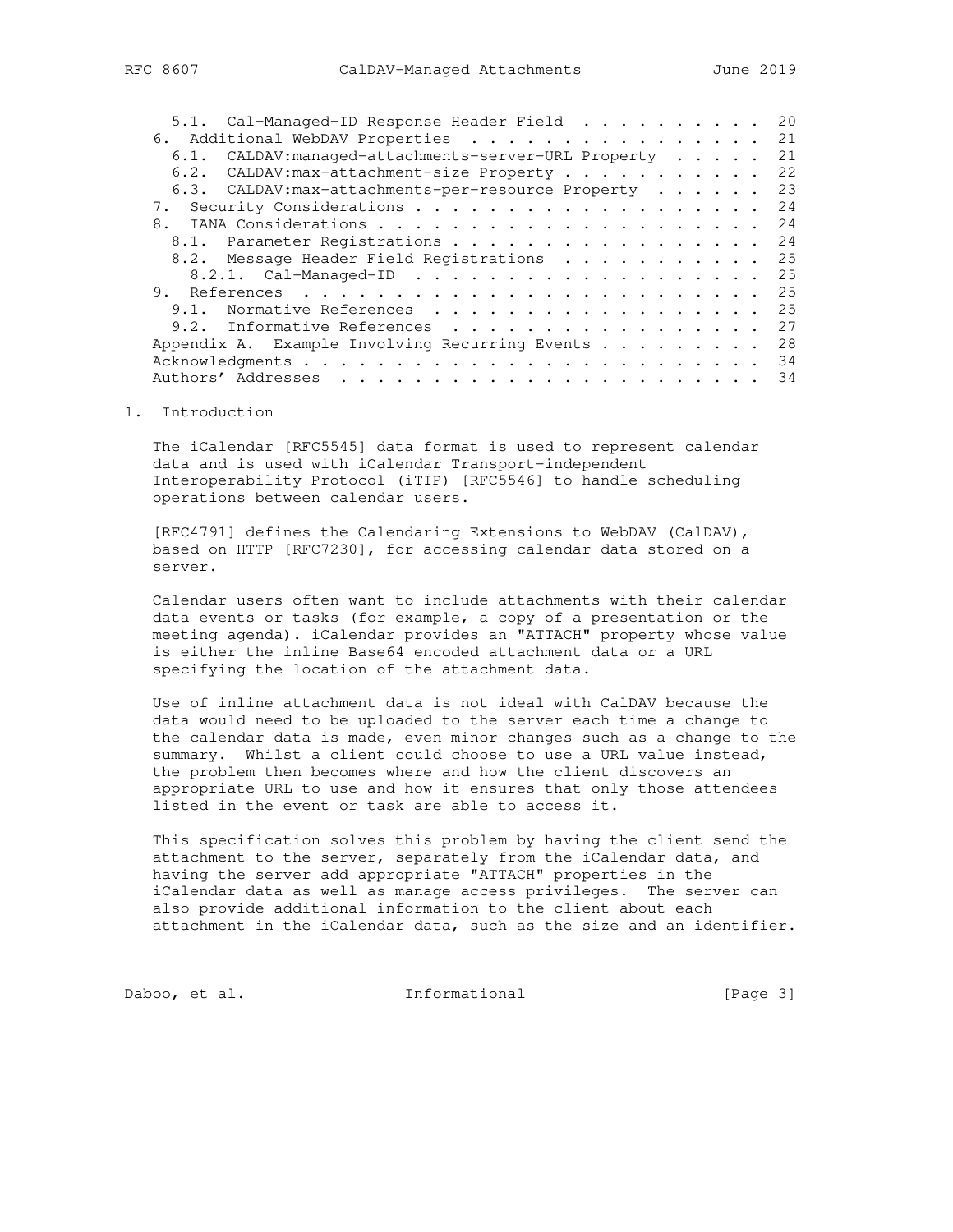1.1. Rationale for Informational Status

 Although this extension to CalDAV has wide deployment, its design does not comply with some of the best current practices of HTTP, namely:

- o All operations on attachments are modeled as HTTP POST operations, where the actual type of operation is specified using a query parameter instead of using separate HTTP POST, PUT, and DELETE methods where appropriate.
- o Specific query strings are hardwired into the protocol in violation of Section 2.4 of [RFC7320].

 Additionally, this extension misuses the Content-Disposition header field [RFC6266] as a request header field to convey a filename for an attachment rather than using an existing request header field suitable for that purpose, such as "Slug" (see Section 9.7 of [RFC5023]).

 Rather than creating interoperability problems with deployed code by updating the design of this extension to be compliant with best current practices and to allow this specification to be placed on the Standards Track, it was decided to simply document how existing implementations interoperate and to publish the document as Informational.

2. Conventions Used in This Document

 The key words "MUST", "MUST NOT", "REQUIRED", "SHALL", "SHALL NOT", "SHOULD", "SHOULD NOT", "RECOMMENDED", "NOT RECOMMENDED", "MAY", and "OPTIONAL" in this document are to be interpreted as described in BCP 14 [RFC2119] [RFC8174] when, and only when, they appear in all capitals, as shown here.

 The notation used in this memo is the ABNF notation of [RFC5234] as used by iCalendar [RFC5545]. Any syntax elements shown below that are not explicitly defined in this specification come from iCalendar [RFC5545].

3. Overview

 There are four main operations a client needs to perform with attachments for calendar data: add, update, remove, and retrieve. The first three operations are carried out by the client issuing an HTTP POST request on the calendar object resource to which the attachment is associated and specifying the appropriate "action" query parameter (see Section 3.3). In the case of the remove

Daboo, et al. 1nformational [Page 4]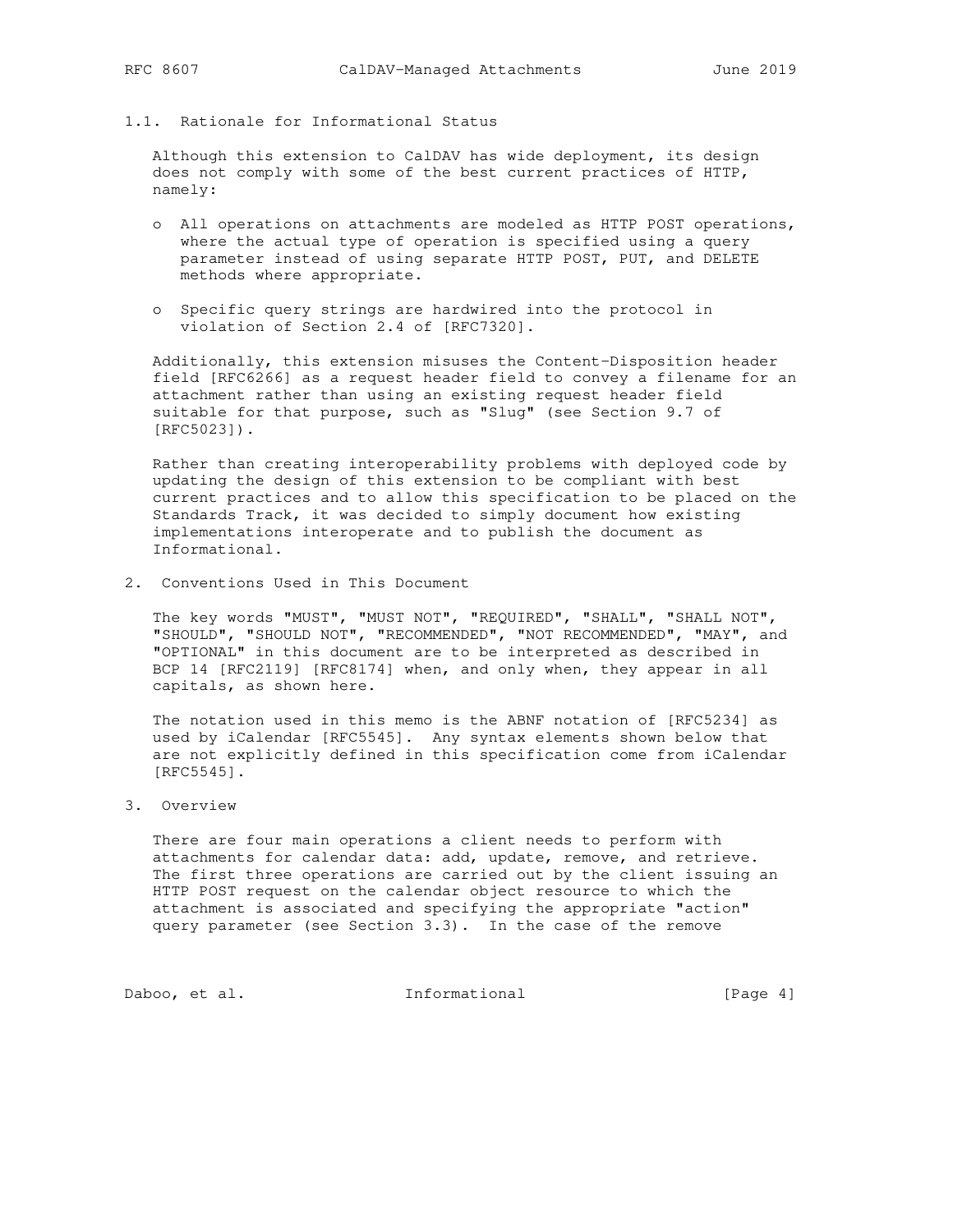operation, the client can alternatively directly update the calendar object resource and remove the relevant "ATTACH" properties (see Section 3.9). The retrieve operation is accomplished by simply issuing an HTTP GET request targeting the attachment URI specified by the calendar resource's "ATTACH" property (see Section 3.10).

 iCalendar data stored in a CalDAV calendar object resource can contain multiple components when recurrences are involved. In such a situation, the client needs to be able to target a specific recurrence instance or multiple instances when adding or deleting attachments. As a result, the POST request needs to provide a way for the client to specify which recurrence instances should be targeted for the attachment operation. This is accomplished through use of additional query parameters on the POST Request-URI.

#### 3.1. Requirements

 A server that supports the features described in this specification is REQUIRED to support the CalDAV "calendar-access" [RFC4791] features.

 In addition, such a server SHOULD support the "return=representation" Prefer header field [RFC7240] preference on successful HTTP PUT and POST requests targeting existing calendar object resources by returning the new representation of that calendar resource (including its new ETag header field value) in the response.

#### 3.2. Discovering Support for Managed Attachments

 A server supporting the features described in this specification MUST include "calendar-managed-attachments" as a token in the DAV response header field (as defined in Section 10.1 of [RFC4918]) from an OPTIONS request on a calendar home collection.

 A server might choose not to support the storing of managed attachments on a per-recurrence-instance basis (i.e., they can only be added to all instances as a whole). If that is the case, the server MUST also include "calendar-managed-attachments-no-recurrence" as a token in the DAV response header field from an OPTIONS request on a calendar home collection. When that field is present, clients MUST NOT attempt any managed attachment operations that target specific recurrence instances.

Daboo, et al. 1nformational [Page 5]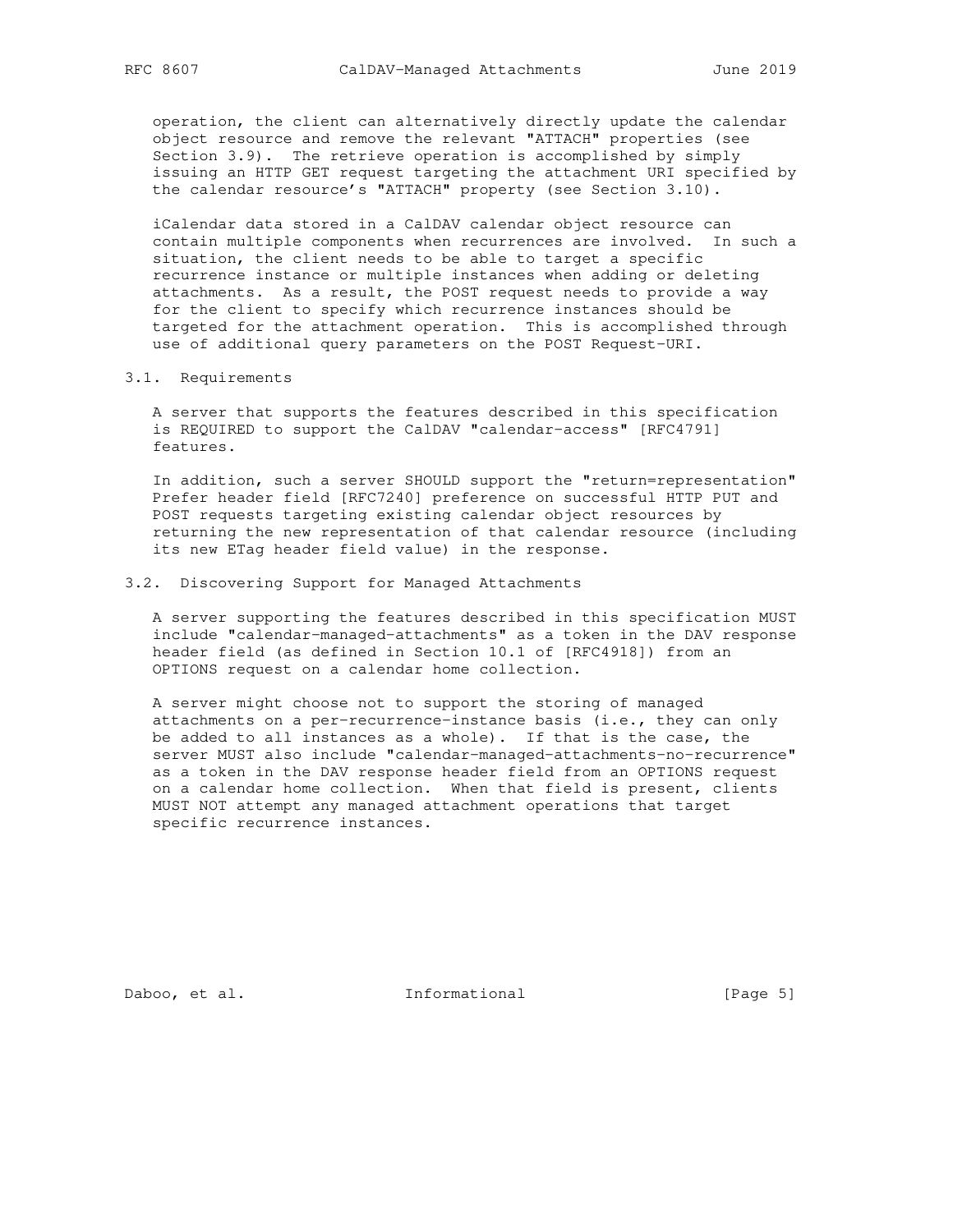- 
- 3.3. POST Request for Managing Attachments

 An HTTP POST request is used to add, update, or remove attachments. These requests are subject to the preconditions listed in Section 3.11. The Request-URI will contain various query parameters to specify the behavior.

3.3.1. action Query Parameter

 The "action" query parameter is used to identify which attachment operation the client is requesting. This parameter MUST be present once on each POST request used to manage attachments. One of these three values MUST be used:

- attachment-add: Indicates an operation that is adding an attachment to a calendar object resource. See Section 3.4 for more details.
- attachment-update: Indicates an operation that is updating an existing attachment on a calendar object resource. See Section 3.5 for more details.
- attachment-remove: Indicates an operation that is removing an attachment from a calendar object resource. See Section 3.6 for more details.

Example:

https://calendar.example.com/events/1.ics?action=attachment-add

3.3.2. rid Query Parameter

 The "rid" query parameter is used to identify which recurrence instances are being targeted by the client for the attachment operation. This query parameter MUST contain one or more items, separated by commas (denoted in ASCII as "0x2C"). The item values can be in one of two forms:

- Master instance: The value "M" (case insensitive) refers to the "master" recurrence instance, i.e., the component that does not include a "RECURRENCE-ID" property. This item MUST be present only once.
	- Specific instance: A specific iCalendar instance is targeted by using its "RECURRENCE-ID" value as the item value. That value MUST correspond to the "RECURRENCE-ID" value as stored in the calendar object resource (i.e., without any conversion to UTC). If multiple items of this form are used, they MUST be unique values. For example, to target a recurrence defined by property

Daboo, et al. 1nformational [Page 6]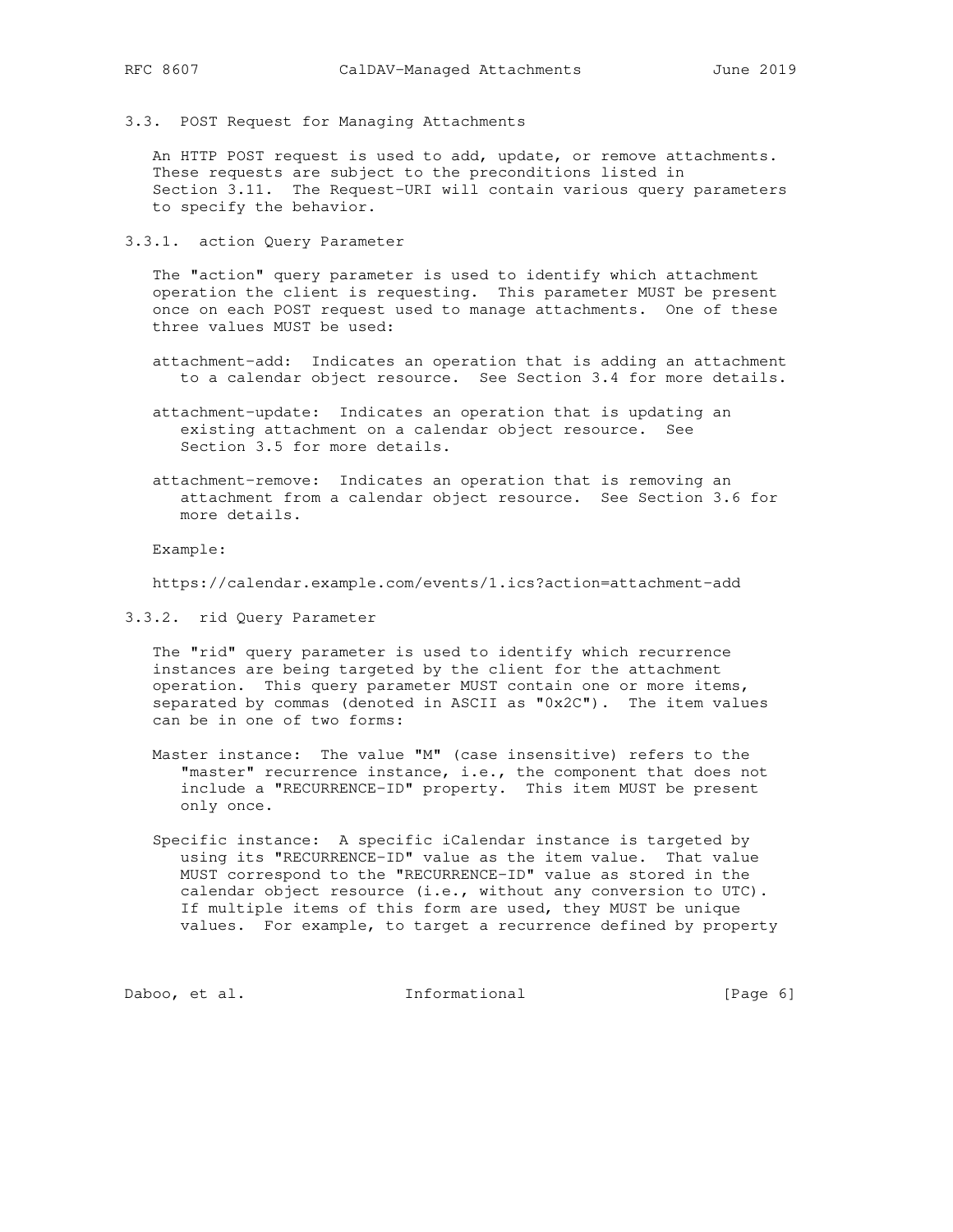RECURRENCE-ID;TZID=America/Montreal:20111022T160000, the query parameter rid=20111022T160000 would be used.

 If the "rid" query parameter is not present, all recurrence instances in the calendar object resource are targeted.

 The "rid" query parameter MUST NOT be present in the case of an update operation, or if the server chooses not to support per recurrence instance managed attachments (see Section 3.2).

 Example (targeting the master instance and a specific overridden instance):

 https://calendar.example.com/events/1.ics? action=attachment-add&rid=M,20111022T160000

3.3.3. managed-id Query Parameter

 The "managed-id" query parameter is used to identify which "ATTACH" property is being updated or removed. The value of this query parameter MUST match the "MANAGED-ID" (Section 4.3) property parameter value on the "ATTACH" property in the calendar object resource instance(s) targeted by the request.

 The "managed-id" query parameter MUST NOT be present in the case of an add operation.

Example:

 https://calendar.example.com/events/1.ics? action=attachment-update&managed-id=aUNhbGVuZGFy

3.4. Adding Attachments

 To add an attachment to an existing calendar object resource, the following needs to occur:

- 1. The client issues a POST request targeted at the calendar object resource structured as follows:
	- A. The Request-URI will include an "action" query parameter with the value "attachment-add" (see Section 3.3.1).
	- B. If all recurrence instances are having an attachment added, the "rid" query parameter is not present in the Request-URI. If one or more specific recurrence instances are targeted, then the Request-URI will include a "rid" query parameter containing the list of instances (see Section 3.3.2).

Daboo, et al. 1nformational [Page 7]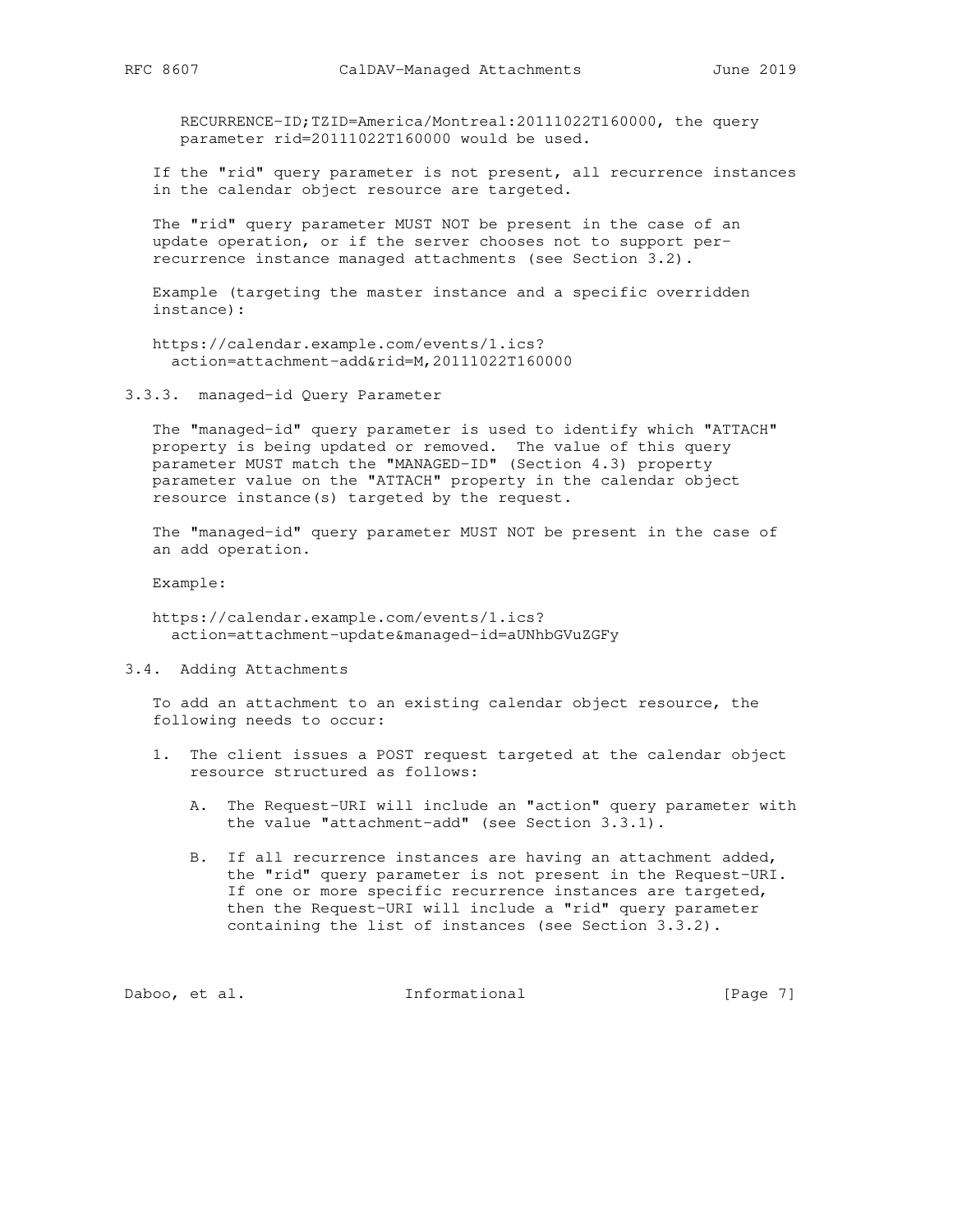- C. The body of the request contains the data for the attachment.
- D. The client MUST include a valid Content-Type header field describing the media type of the attachment (as required by HTTP).
- E. The client SHOULD include a Content-Disposition header field [RFC6266] with a "type" parameter set to "attachment", and a "filename" parameter that indicates the name of the attachment. Note that the use of Content-Disposition as a request header field is nonstandard and specific to this protocol.
- F. The client MAY include a Prefer header field [RFC7240] with the "return=representation" preference to request that the modified calendar object resource be returned as the body of a successful response to the POST request.
- 2. When the server receives the POST request, it does the following:
	- A. Validates that any recurrence instances referred to via the "rid" query parameter are valid for the calendar object resource being targeted.
	- B. Stores the supplied attachment data into a resource and generates an appropriate URI for clients to access the resource.
	- C. For each affected recurrence instance in the calendar object resource targeted by the request, adds an "ATTACH" property whose value is the URI of the stored attachment. The "ATTACH" property MUST contain a "MANAGED-ID" property parameter whose value is a unique identifier (within the context of the server as a whole). The "ATTACH" property SHOULD contain an "FMTTYPE" property parameter whose value matches the Content-Type header field value from the request. The "ATTACH" property SHOULD contain a "FILENAME" property parameter whose value matches the value of the Content- Disposition header field "filename" parameter value from the request, taking into account the restrictions expressed in Section 4.2. The "ATTACH" property SHOULD include a "SIZE" property parameter whose value represents the size in octets of the attachment. If a specified recurrence instance does not have a matching component in the calendar object resource, then the server MUST modify the calendar object resource to include an overridden component with the appropriate "RECURRENCE-ID" property.

Daboo, et al. 1nformational [Page 8]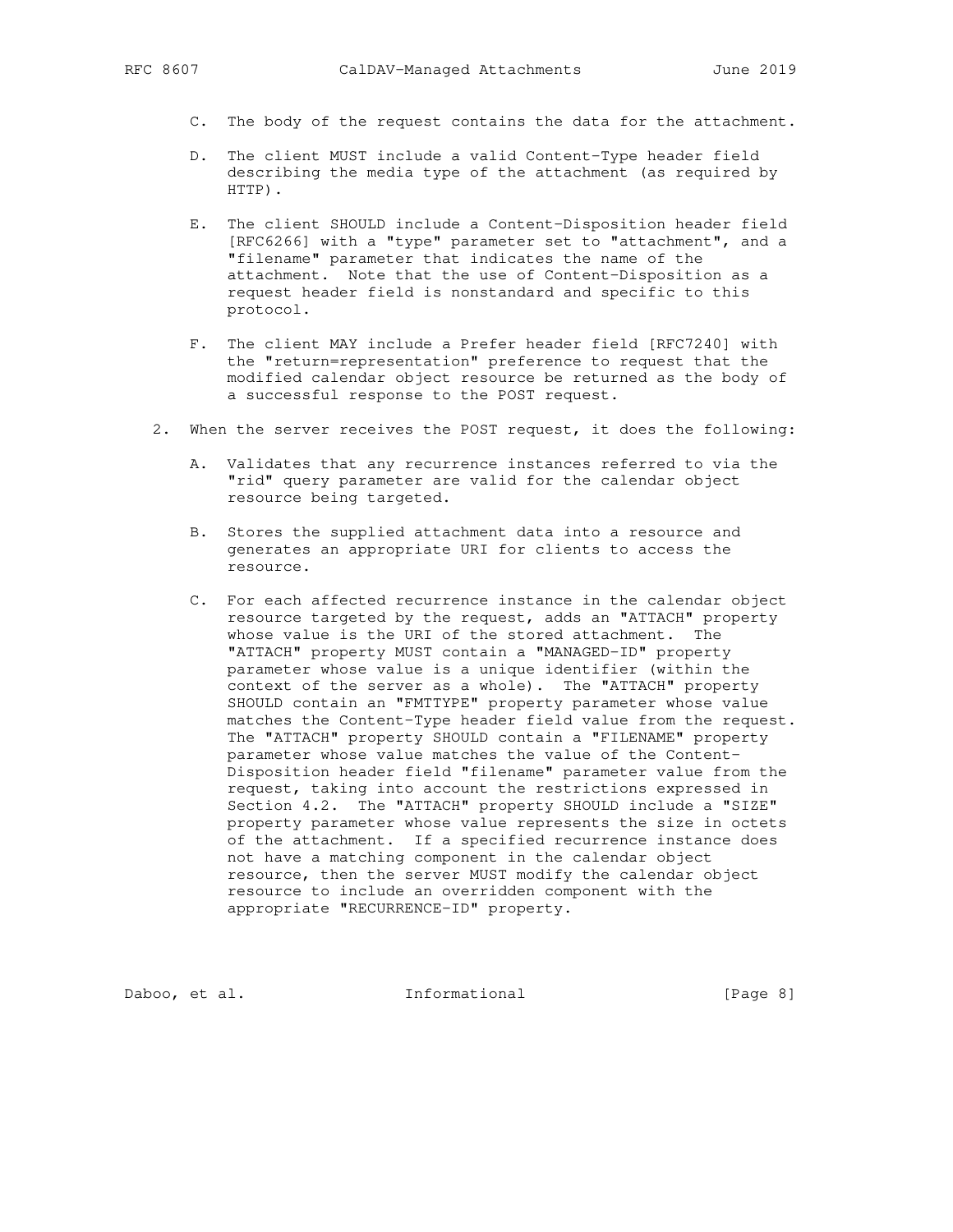D. Upon successful creation of the attachment resource, and modification of the targeted calendar object resource, it MUST return an appropriate HTTP success status response and include a "Cal-Managed-ID" header field containing the "MANAGED-ID" property parameter value of the newly created "ATTACH" property. The client can use the "Cal-Managed-ID" header field value to correlate the attachment with "ATTACH" properties added to the calendar object resource. If the client included a Prefer header field with the "return=representation" preference in the request, the server SHOULD return the modified calendar object resource as the body of the response. Otherwise, the server can expect that the client will reload the calendar object resource with a subsequent GET request to refresh any local cache.

 In the following example, the client adds a new attachment to a nonrecurring event and asks the server (via the Prefer header field [RFC7240]) to return the modified version of that event in the response.

>> Request <<

 POST /events/64.ics?action=attachment-add HTTP/1.1 Host: cal.example.com Content-Type: text/html; charset="utf-8" Content-Disposition:attachment;filename=agenda.html Content-Length: 59 Prefer: return=representation

 <html> <body> <h1>Agenda</h1> </body>  $\langle$ /html>

Daboo, et al. 1nformational [Page 9]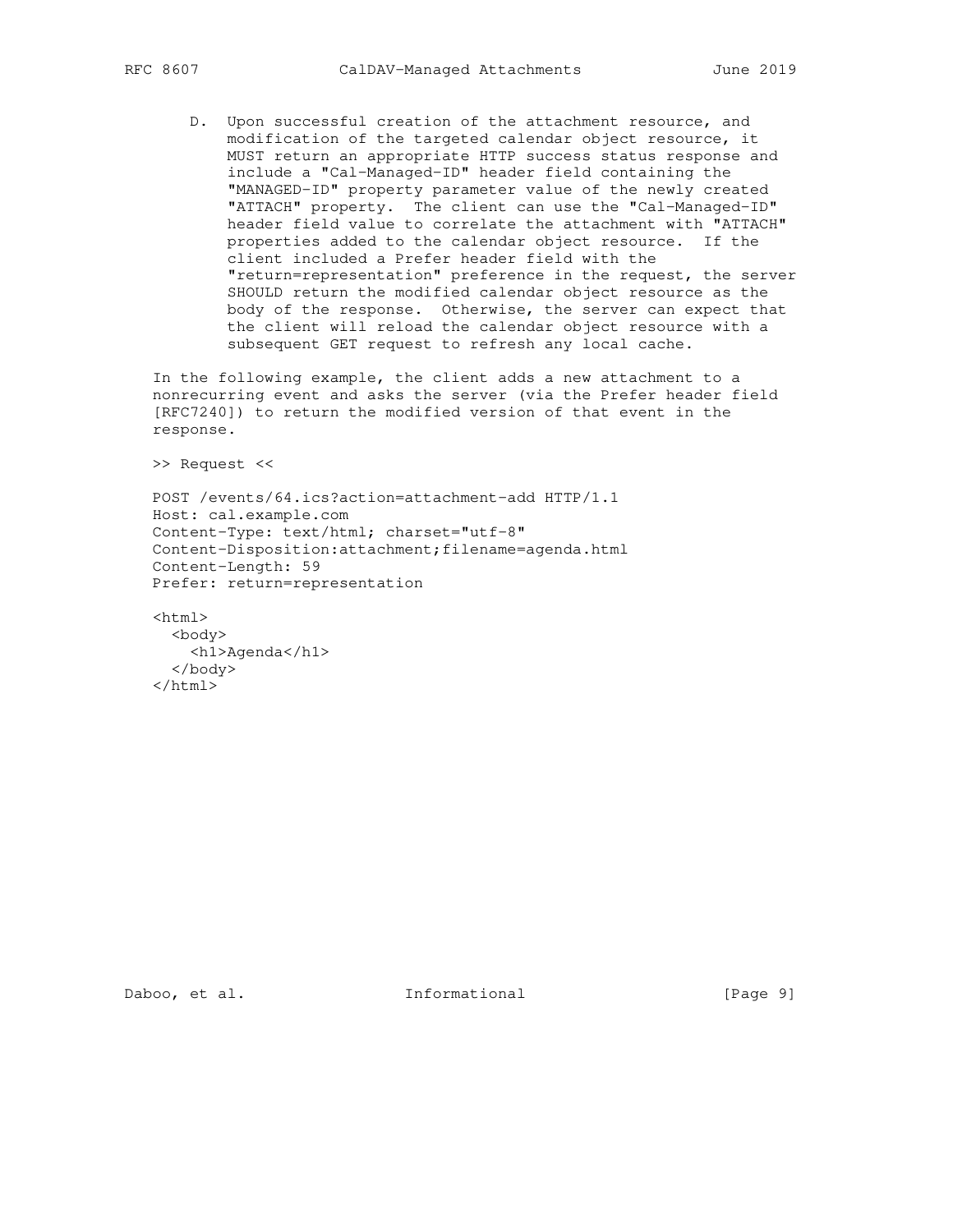>> Response <<

 HTTP/1.1 201 Created Content-Type: text/calendar; charset="utf-8" Content-Length: 371 Content-Location: https://cal.example.com/events/64.ics ETag: "123456789-000-111" Cal-Managed-ID: 97S

 BEGIN:VCALENDAR VERSION:2.0 PRODID:-//Example Corp.//CalDAV Server//EN BEGIN:VEVENT UID:20010712T182145Z-123401@example.com DTSTAMP:20120201T203412Z DTSTART:20120714T170000Z DTEND:20120715T040000Z SUMMARY:One-off meeting ATTACH;MANAGED-ID=97S;FMTTYPE=text/html;SIZE=59; FILENAME=agenda.html:https://cal.example.com/attach/64/34X22R END:VEVENT END:VCALENDAR

#### 3.5. Updating Attachments

 When an attachment is updated, the server MUST change the associated "MANAGED-ID" property parameter and MAY change the "ATTACH" property value. With this approach, clients are able to determine when an attachment has been updated by some other client by looking for a change to either the "ATTACH" property value or the "MANAGED-ID" property parameter value.

 To change the data of an existing managed attachment in a calendar object resource, the following needs to occur:

- 1. The client issues a POST request targeted at the calendar object resource structured as follows:
	- A. The Request-URI will include an "action" query parameter with the value "attachment-update" (see Section 3.3.1).
	- B. The Request-URI will include a "managed-id" query parameter with the value matching that of the "MANAGED-ID" property parameter for the "ATTACH" property being updated (see Section 3.3.3).
	- C. The body of the request contains the updated data for the attachment.

Daboo, et al. 10 Informational 10 [Page 10]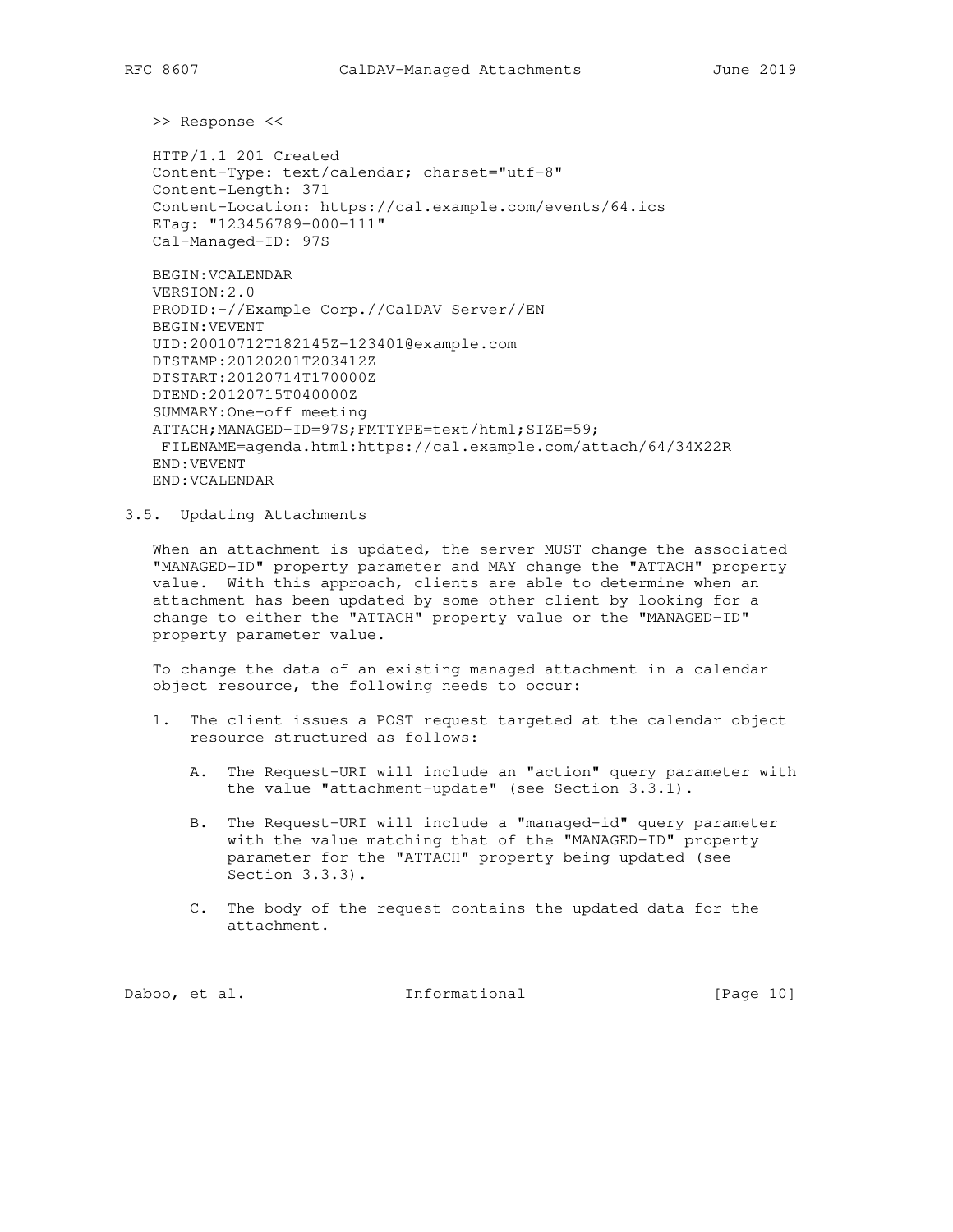- D. The client MUST include a valid Content-Type header field describing the media type of the attachment (as required by HTTP).
- E. The client SHOULD include a Content-Disposition header field [RFC6266] with a "type" parameter set to "attachment", and a "filename" parameter that indicates the name of the attachment.
- F. The client MAY include a Prefer header field [RFC7240] with the "return=representation" preference to request that the modified calendar object resource be returned as the body of a successful response to the POST request.
- 2. When the server receives the POST request, it does the following:
	- A. Validates that the "managed-id" query parameter is valid for the calendar object resource.
	- B. Updates the content of the attachment resource corresponding to that "managed-id" value with the supplied attachment data.
- C. For each affected recurrence instance in the calendar object resource targeted by the request, updates the "ATTACH" property whose "MANAGED-ID" property parameter value matches the "managed-id" query parameter. The "MANAGED-ID" property parameter value is changed to allow other clients to detect the update, and the property value (attachment URI) might also be changed. The "ATTACH" property SHOULD contain a "FMTTYPE" property parameter whose value matches the Content- Type header field value from the request; this could differ from the original value if the media type of the updated attachment is different. The "ATTACH" property SHOULD contain a "FILENAME" property parameter whose value matches the Content-Disposition header field "filename" parameter value from the request, taking into account the restrictions expressed in Section 4.2. The "ATTACH" property SHOULD include a "SIZE" property parameter whose value represents the size in octets of the updated attachment.
	- D. Upon successful update of the attachment resource, and modification of the targeted calendar object resource, it MUST return an appropriate HTTP success status response and include a "Cal-Managed-ID" header field containing the new value of the "MANAGED-ID" property parameter. The client can use the "Cal-Managed-ID" header field value to correlate the attachment with "ATTACH" properties added to the calendar

Daboo, et al. 1nformational [Page 11]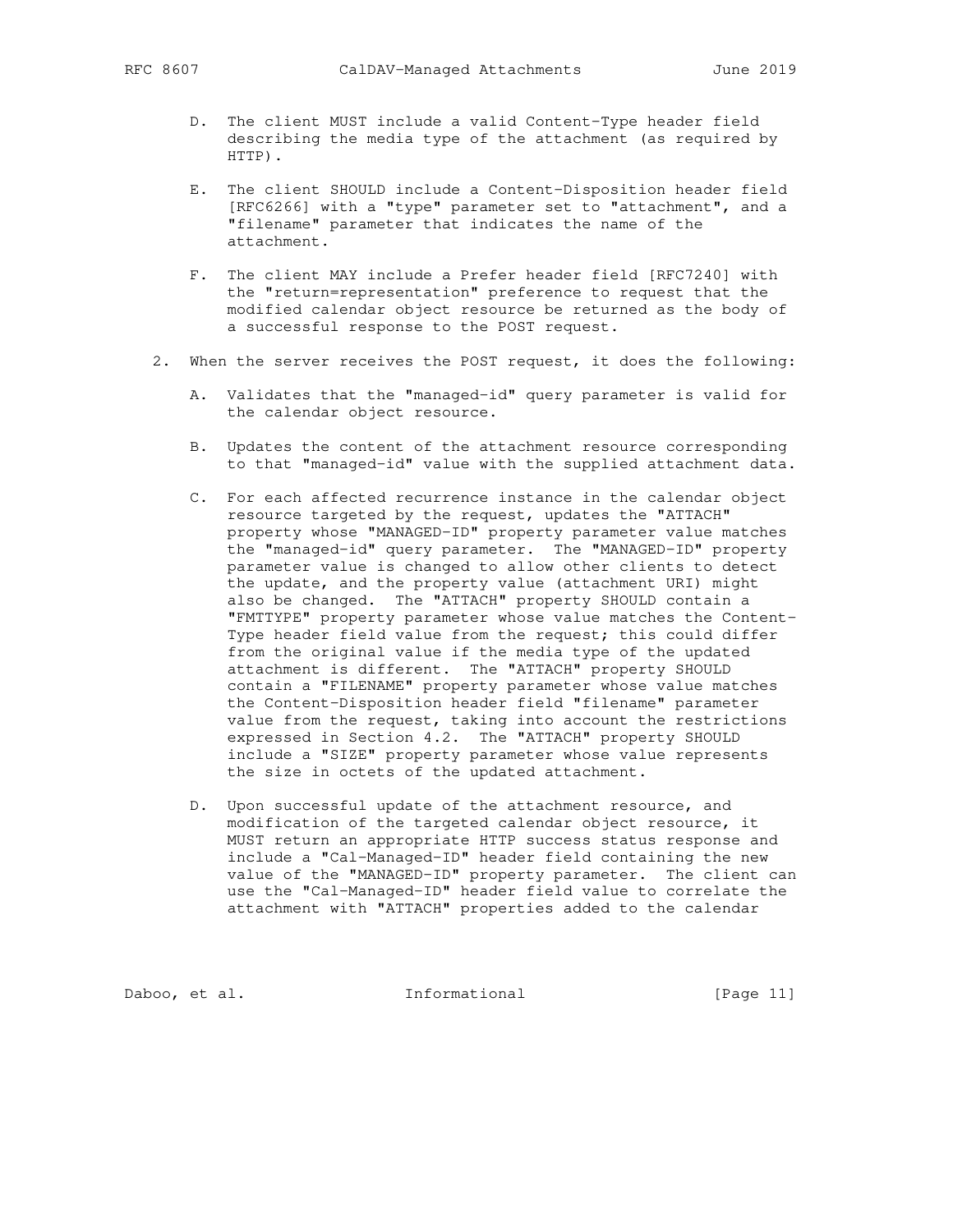object resource. If the client included a Prefer header field with the "return=representation" preference in the request, the server SHOULD return the modified calendar object resource as the body of the response. Otherwise, the server can expect that the client will reload the calendar object resource with a subsequent GET request to refresh any local cache.

 The update operation does not take a "rid" query parameter and does not add, or remove, any "ATTACH" property in the targeted calendar object resource. To link an existing attachment to a new instance, the client simply does a PUT on the calendar object resource, adding an "ATTACH" property that duplicates the existing one (see Section 3.7).

 In the following example, the client updates an existing attachment and asks the server (via the Prefer header field [RFC7240]) to return the updated version of that event in the response.

>> Request <<

 POST /events/64.ics?action=attachment-update&managed-id=97S HTTP/1.1 Host: cal.example.com Content-Type: text/html; charset="utf-8" Content-Disposition:attachment;filename=agenda.html Content-Length: 96 Prefer: return=representation

 <html> <body> <h1>Agenda</h1> <p>Discuss attachment draft</p> </body>  $\langle$ /html>

Daboo, et al. 1nformational [Page 12]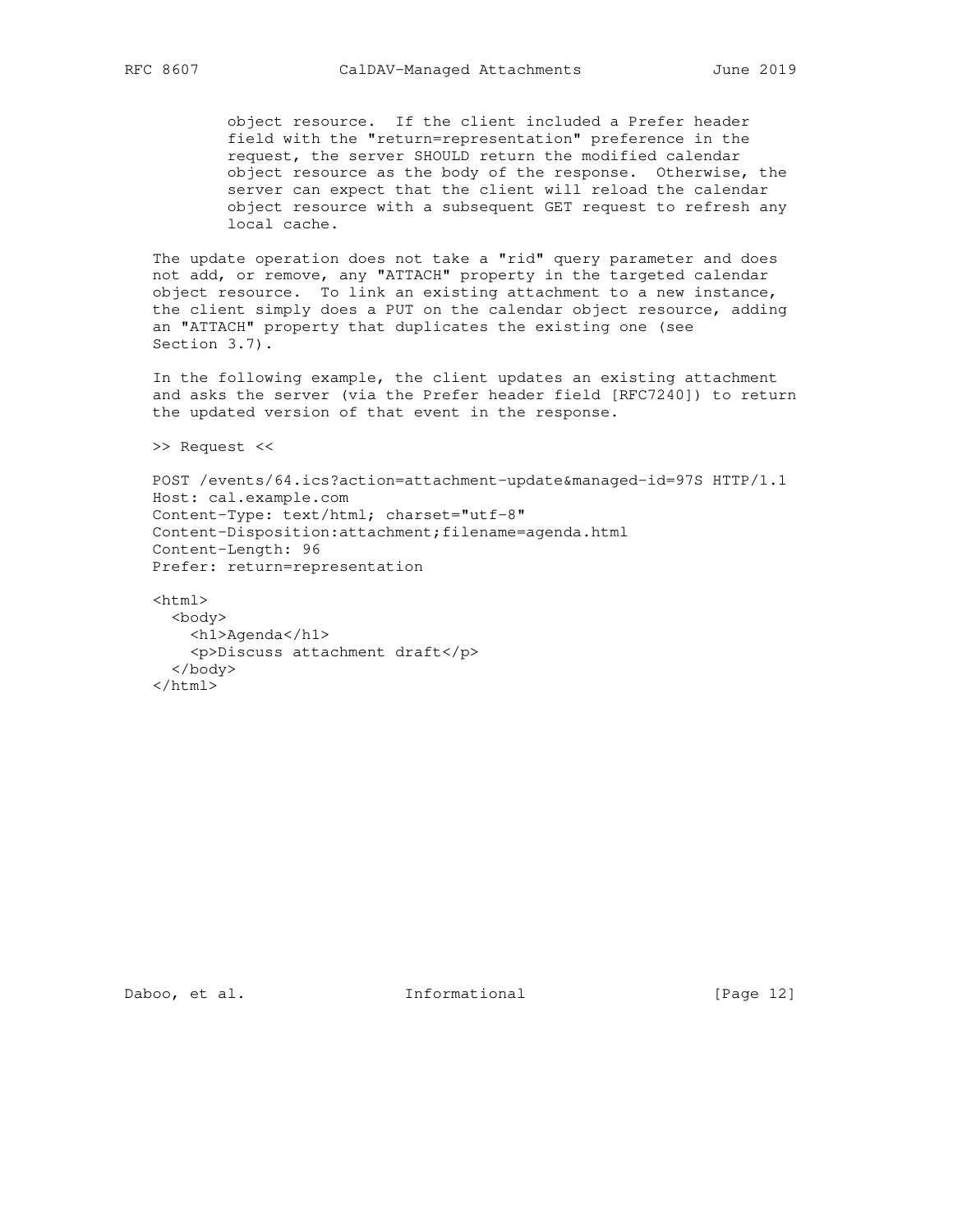>> Response <<

 HTTP/1.1 200 OK Content-Type: text/calendar; charset="utf-8" Content-Length: 371 Content-Location: https://cal.example.com/events/64.ics Cal-Managed-ID: 98S ETag: "123456789-000-222"

 BEGIN:VCALENDAR VERSION:2.0 PRODID:-//Example Corp.//CalDAV Server//EN BEGIN:VEVENT UID:20010712T182145Z-123401@example.com DTSTAMP:20120201T203412Z DTSTART:20120714T170000Z DTEND:20120715T040000Z SUMMARY:One-off meeting ATTACH;MANAGED-ID=98S;FMTTYPE=text/html;SIZE=96; FILENAME=agenda.html:https://cal.example.com/attach/64/34X22R END:VEVENT END:VCALENDAR

3.6. Removing Attachments via POST

 To remove an existing attachment from a calendar object, the following needs to occur:

- 1. The client issues a POST request targeted at the calendar object resource structured as follows:
	- A. The Request-URI will include an "action" query parameter with the value "attachment-remove" (see Section 3.3.1).
	- B. If all recurrence instances are having an attachment removed, the "rid" query parameter is not present in the Request-URI. If one or more specific recurrence instances are targeted, then the Request-URI will include a "rid" query parameter containing the list of instances (see Section 3.3.2).
	- C. The Request-URI will include a "managed-id" query parameter with the value matching that of the "MANAGED-ID" property parameter for the "ATTACH" property being removed (see Section 3.3.3).
	- D. The body of the request will be empty.

Daboo, et al. 1nformational [Page 13]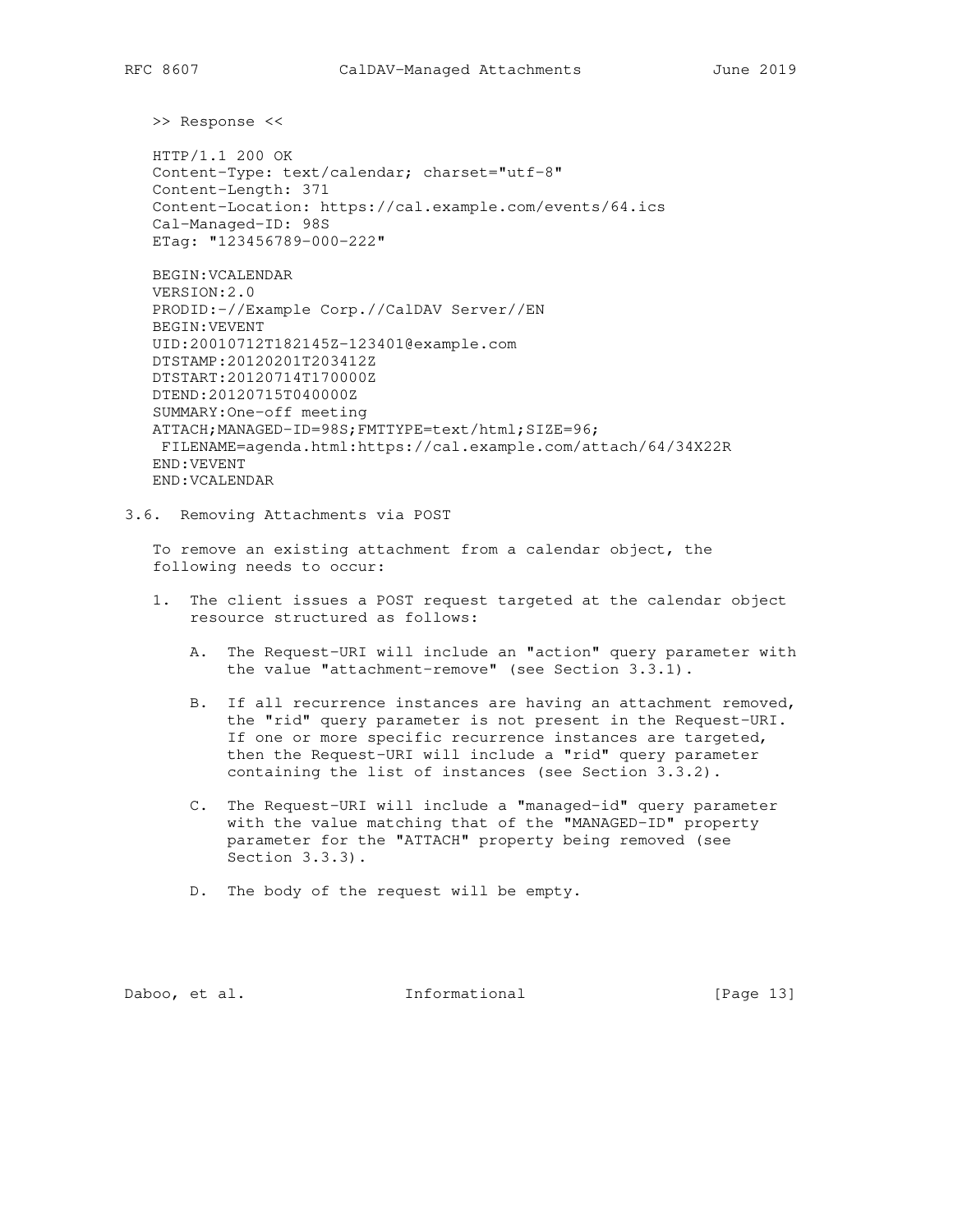- E. The client MAY include a Prefer header field [RFC7240] with the "return=representation" preference to request that the modified calendar object resource be returned as the body of a successful response to the POST request.
- 2. When the server receives the POST request, it does the following:
	- A. Validates that any recurrence instances referred to via the "rid" query parameter are valid for the calendar object resource being targeted.
	- B. Validates that the "managed-id" query parameter is valid for the calendar object resource and specific instances being targeted.
	- C. For each affected recurrence instance in the calendar object resource targeted by the request, removes the matching "ATTACH" property. Note that if a specified recurrence instance does not have a matching component in the calendar object resource, then the server MUST modify the calendar object resource to include an overridden component with the appropriate "RECURRENCE-ID" property and the matching "ATTACH" property removed. This latter case is actually valid only if the master component does include the referenced "ATTACH" property.
	- D. If the attachment resource is no longer referenced by any instance of the calendar object resource, it can delete the attachment resource to free up storage space.
	- E. Upon successful removal of the attachment resource and modification of the targeted calendar object resource, it MUST return an appropriate HTTP success status response. If the client included a Prefer header field with the "return=representation" preference in the request, the server SHOULD return the modified calendar object resource as the body of the response. Otherwise, the server can expect that the client will reload the calendar object resource with a subsequent GET request to refresh any local cache.

 In the following example, the client deletes an existing attachment by passing its "managed-id" value in the request. The Prefer header field [RFC7240] is not set in the request so the calendar object resource data is not returned in the response.

Daboo, et al. 1nformational [Page 14]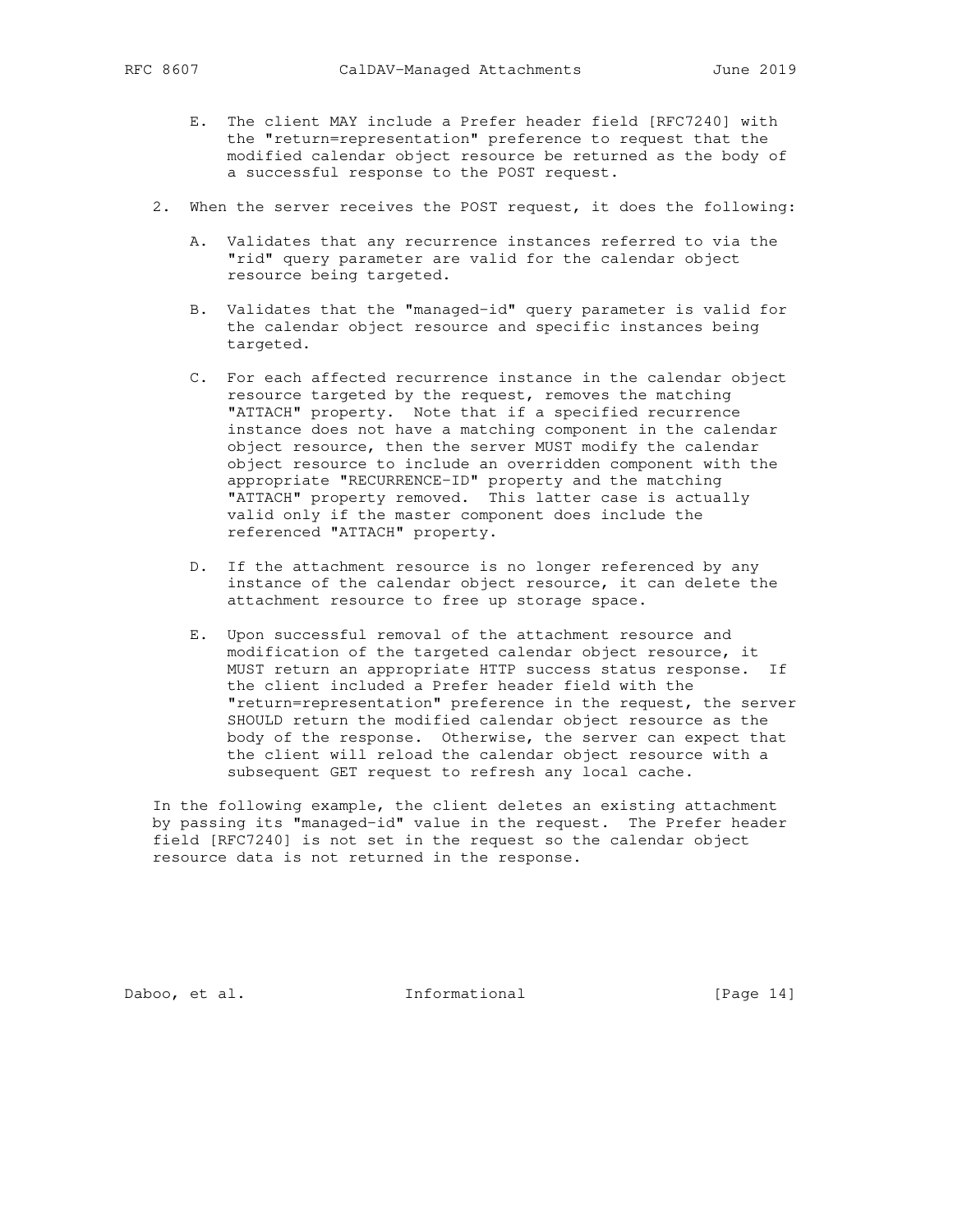>> Request <<

 POST /events/64.ics?action=attachment-remove&managed-id=98S HTTP/1.1 Host: cal.example.com Content-Length: 0

>> Response <<

 HTTP/1.1 204 No Content Content-Length: 0

3.7. Adding Existing Managed Attachments via PUT

 Clients can make use of existing managed attachments by adding the corresponding "ATTACH" property to calendar object resources (subject to the restrictions described in Section 3.12.2).

 If a managed attachment is used in more than calendar resource, servers SHOULD NOT change either the "MANAGED-ID" property parameter value or the "ATTACH" property value for these attachments; this ensures that clients do not have to download the attachment data again if they already have it cached. Additionally, servers SHOULD validate "SIZE" property parameter values and replace incorrect values with the actual sizes of existing attachments.

 These PUT requests are subject to the preconditions listed in Section 3.11.

3.8. Updating Attachments via PUT

 Servers MUST NOT allow clients to update attachment data directly via a PUT on the attachment URI (or via any other HTTP method that modifies content). Instead, attachments can only be updated via use of POST requests on the calendar data.

3.9. Removing Attachments via PUT

 Clients can remove attachments by simply rewriting the calendar object resource data to remove the appropriate "ATTACH" properties. Servers MUST NOT allow clients to delete attachments directly via a DELETE request on the attachment URI.

3.10. Retrieving Attachments

 Clients retrieve attachments by issuing an HTTP GET request using the value of the corresponding "ATTACH" property as the Request-URI, taking into account the substitution mechanism associated with the "CALDAV:managed-attachments-server-URL" property (see Section 6.1).

Daboo, et al. 10 Informational 1999 [Page 15]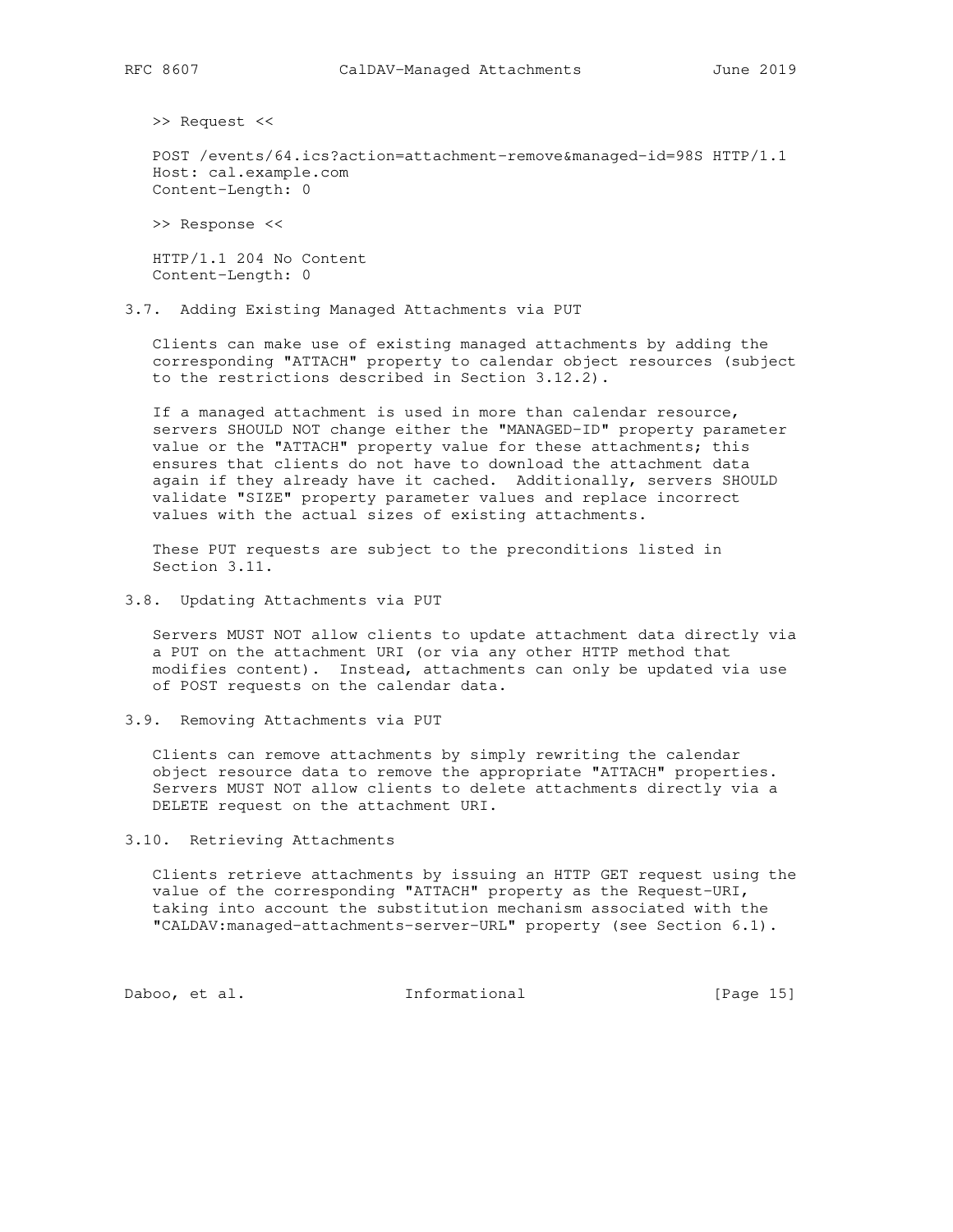## 3.11. Error Handling

 This specification creates additional preconditions for the POST method.

The new preconditions are:

- (CALDAV:max-attachment-size): The attachment submitted in the POST request MUST have an octet size less than or equal to the value of the "CALDAV:max-attachment-size" property value (Section 6.2) on the calendar collection of the target calendar resource.
- (CALDAV:max-attachments-per-resource): The addition of the attachment submitted in the POST request MUST result in the target calendar resource having a number of managed attachments less than or equal to the value of the "CALDAV:max-attachments-per-resource" property value (Section 6.3) on the calendar collection of the target calendar resource.
- (CALDAV:valid-action): The "action" query parameter in the POST request MUST contain only one of the following three values: "attachment-add", "attachment-update", or "attachment-remove".
- (CALDAV:valid-rid): The "rid" query parameter in the POST request MUST NOT be present with an "action=attachment-update" query parameter and MUST contain the value "M" and/or values corresponding to "RECURRENCE-ID" property values in the iCalendar data targeted by the request.
- (CALDAV:valid-managed-id): The "managed-id" query parameter in the POST request MUST NOT be present with an "action=attachment-add" query parameter and MUST contain a value corresponding to a "MANAGED-ID" property parameter value in the iCalendar data targeted by the request.

 A POST request to add, modify, or delete a managed attachment results in an implicit modification of the targeted calendar resource (equivalent of a PUT). As a consequence, clients should also be prepared to handle preconditions associated with this implicit PUT. This includes (but is not limited to):

(CALDAV:max-resource-size) (from Section 5.3.2.1 of [RFC4791])

(DAV:quota-not-exceeded) (from Section 6 of [RFC4331])

(DAV:sufficient-disk-space) (from Section 6 of [RFC4331])

Daboo, et al. 1nformational [Page 16]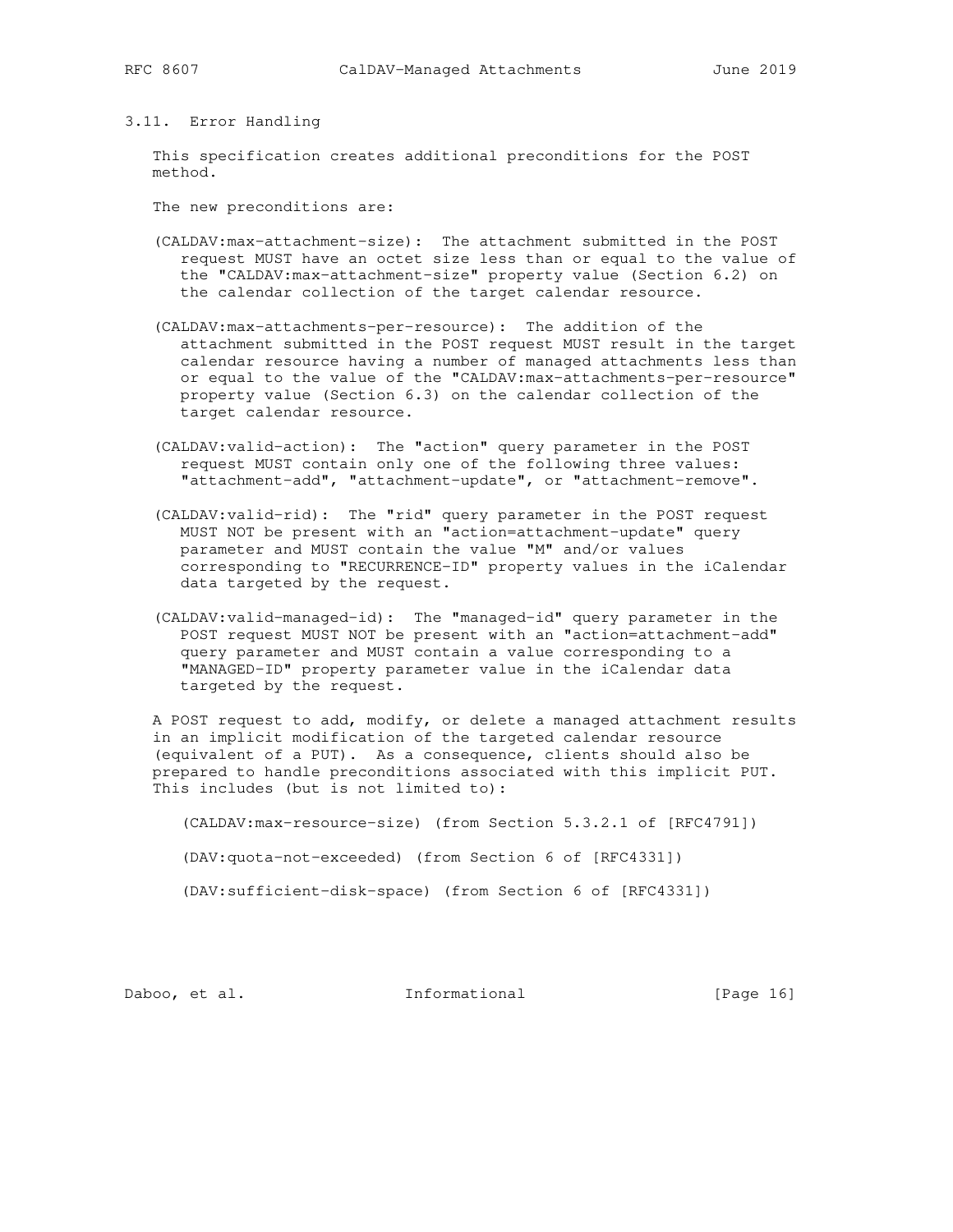A PUT request to add or modify an existing calendar object resource can make reference to an existing managed attachment. The following new precondition is defined:

 (CALDAV:valid-managed-id-parameter): a "MANAGED-ID" property parameter value in the iCalendar data in the PUT request is not valid (e.g., does not match any existing managed attachment).

If a precondition for a request is not satisfied:

- 1. The response status of the request MUST either be 403 (Forbidden) if the request should not be repeated because it will always fail, or 409 (Conflict) if it is expected that the user might be able to resolve the conflict and resubmit the request.
- 2. The appropriate XML element MUST be returned as the child of a top-level DAV:error element in the response body.
- 3.12. Additional Considerations
- 3.12.1. Quotas

 The WebDAV Quotas specification [RFC4331] defines two live WebDAV properties (DAV:quota-available-bytes and DAV:quota-used-bytes) to communicate storage quota information to clients. Server implementations MAY choose to include managed attachment sizes when calculating the amount of storage used by a particular resource.

## 3.12.2. Access Control

 Access to the managed attachments referenced in a calendar object resource SHOULD be restricted to only those calendar users who have access to that calendar object either directly or indirectly (via being an attendee who would receive a scheduling message).

 When accessing a managed attachment, clients SHOULD be prepared to authenticate with the server storing the attachment resource. The credentials required to access the managed attachment store could be different from the ones used to access the CalDAV server.

 This specification only allows organizers of scheduled events to add managed attachments. Servers MUST prevent attendees of scheduled events from adding, updating, or removing managed attachments. In addition, the server MUST prevent a calendar user from reusing a managed attachment (based on its "managed-id" value), unless that user is the one who originally created the managed attachment.

Daboo, et al. 1nformational [Page 17]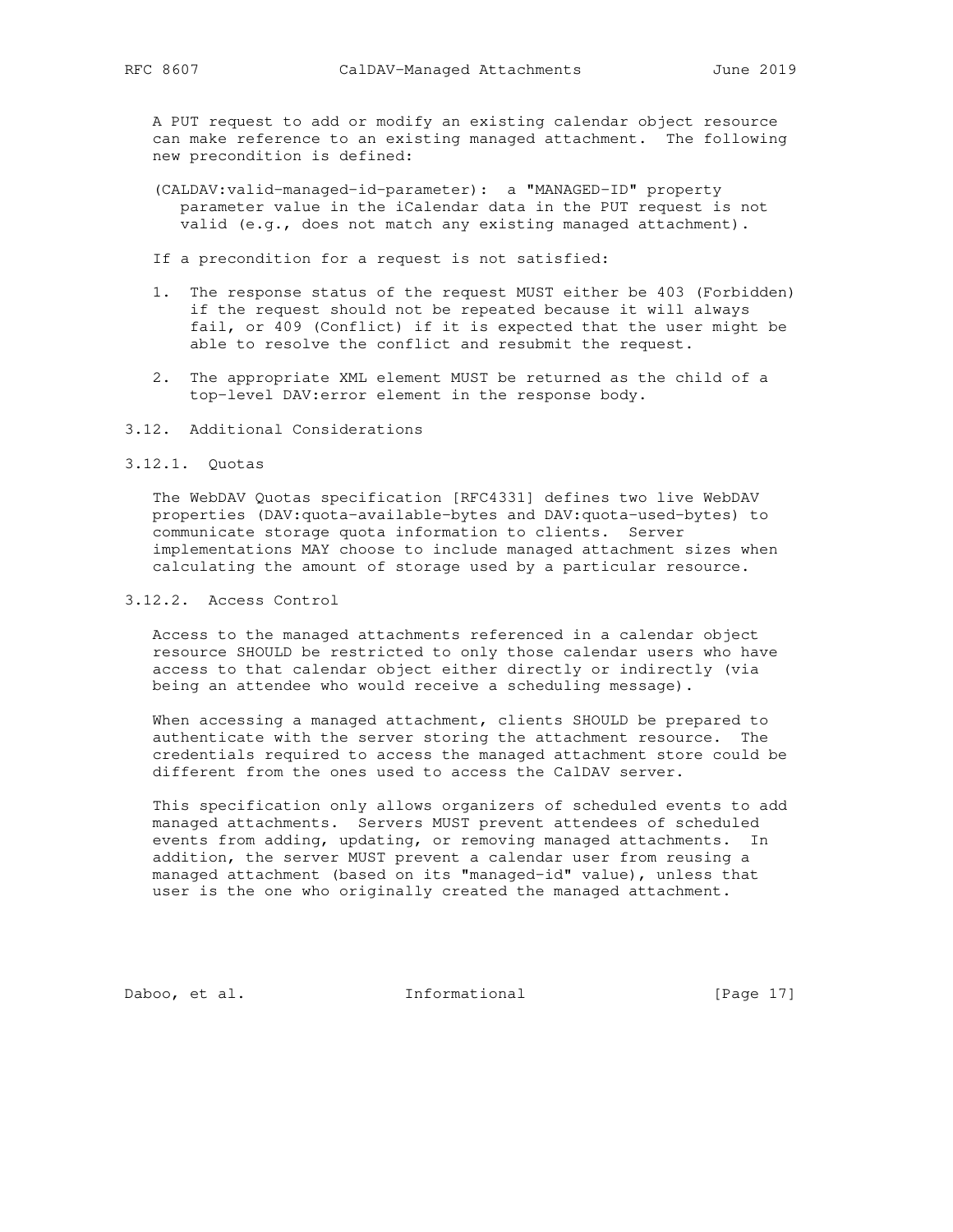## 3.12.3. Redirects

 For POST requests that add or update attachment data, the server MAY issue a 307 (Temporary Redirect) [RFC7231] or 308 (Permanent Redirect) [RFC7538] response to require the client to reissue the POST request using a different Request-URI. As a result, clients SHOULD use the "100-continue" expectation defined in Section 5.1.1 of [RFC7231]. Using this mechanism ensures that, if a redirect does occur, the client does not needlessly send the attachment data.

#### 3.12.4. Processing Time

 Clients can expect servers to take a while to respond to POST requests that include large attachment bodies. Servers SHOULD use the 102 (Processing) interim response defined in Section 10.1 of [RFC2518] to keep the client connection alive if the POST request will take significant time to complete.

#### 3.12.5. Automatic Cleanup by Servers

 Servers MAY automatically remove attachment data, for example, to regain the storage taken by unused attachments or as the result of a virus scanning. When doing so, they SHOULD NOT modify calendar data referencing those attachments. Instead, they SHOULD respond with 410 (Gone) to any request on the removed attachment URI.

## 3.12.6. Sending Scheduling Messages with Attachments

When a managed attachment is added, updated, or removed from a calendar object resource, the server MUST ensure that a scheduling message is sent to update any attendees with the changes, as per [RFC6638].

## 3.12.7. Migrating Calendar Data

 When exporting calendar data from a CalDAV server supporting managed attachments, clients SHOULD remove all "MANAGED-ID" property parameters from "ATTACH" properties in the calendar data. Similarly, when importing calendar data from another source, clients SHOULD remove any "MANAGED-ID" property parameters on "ATTACH" properties (failure to do so will likely result in the server removing those properties automatically).

Daboo, et al. 1nformational [Page 18]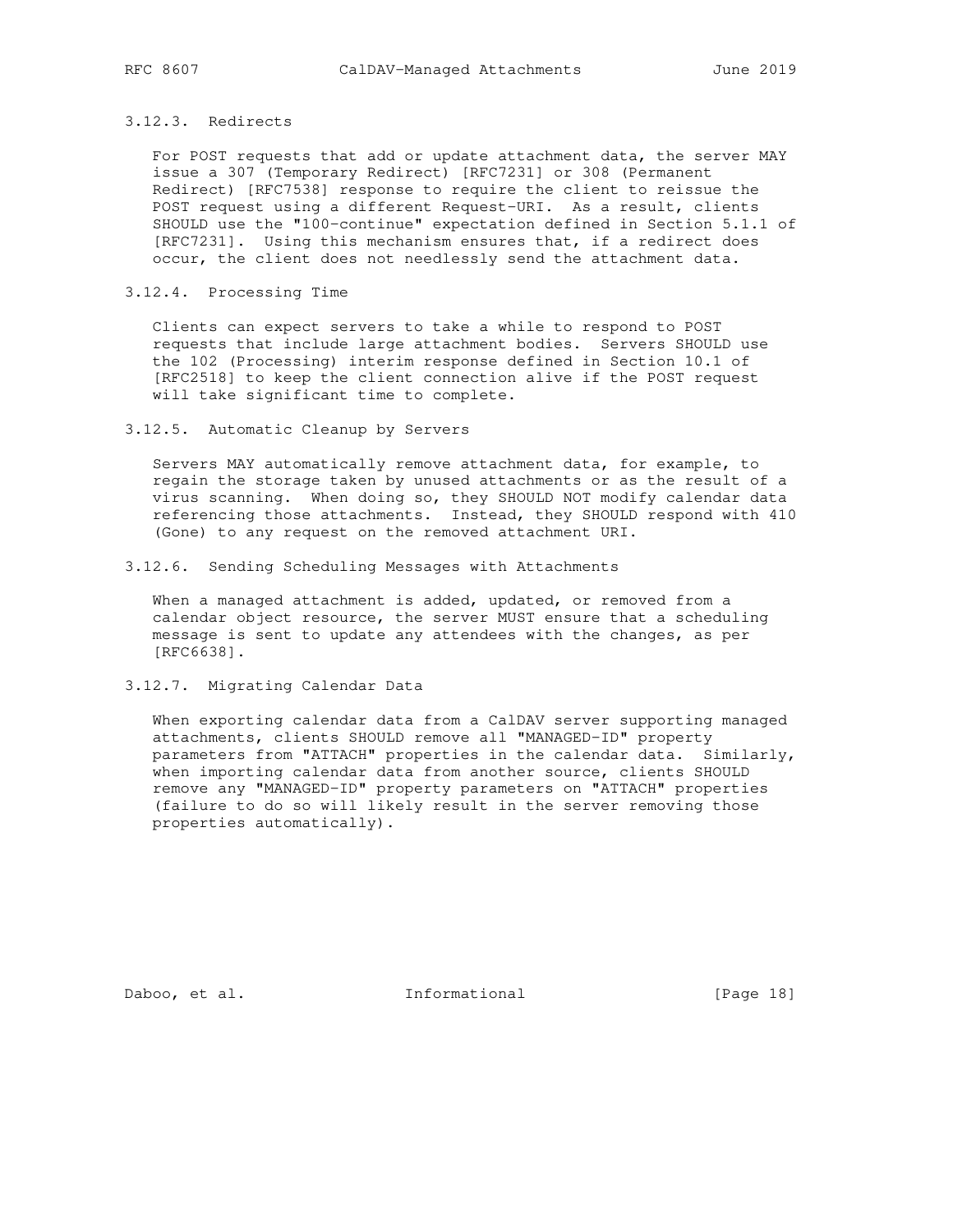- 4. Modifications to iCalendar Syntax
- 4.1. SIZE Property Parameter

Parameter Name: SIZE

Purpose: To specify the size of an attachment.

 Format Definition: This property parameter is defined by the following notation:

 sizeparam = "SIZE" "=" paramtext ; positive integers

 Description: This property parameter MAY be specified on "ATTACH" properties. It indicates the size in octets of the corresponding attachment data. Since iCalendar integer values are restricted to a maximum value of 2147483647, the current property parameter is defined as text to allow an extended range to be used.

Example:

ATTACH;SIZE=1234:https://attachments.example.com/abcd.txt

4.2. FILENAME Property Parameter

Parameter Name: FILENAME

Purpose: To specify the filename of a managed attachment.

 Format Definition: This property parameter is defined by the following notation:

filenameparam = "FILENAME" "=" paramtext

 Description: This property parameter MAY be specified on "ATTACH" properties corresponding to managed attachments. Its value provides information on how to construct a filename for storing the attachment data. This parameter is very similar in nature to the Content-Disposition header field "filename" parameter and exposes the same security risks. As a consequence, clients MUST follow the guidelines expressed in Section 4.3 of [RFC6266] when consuming this property parameter value. Similarly, servers MUST follow those same guidelines before storing a value.

Daboo, et al. 1nformational [Page 19]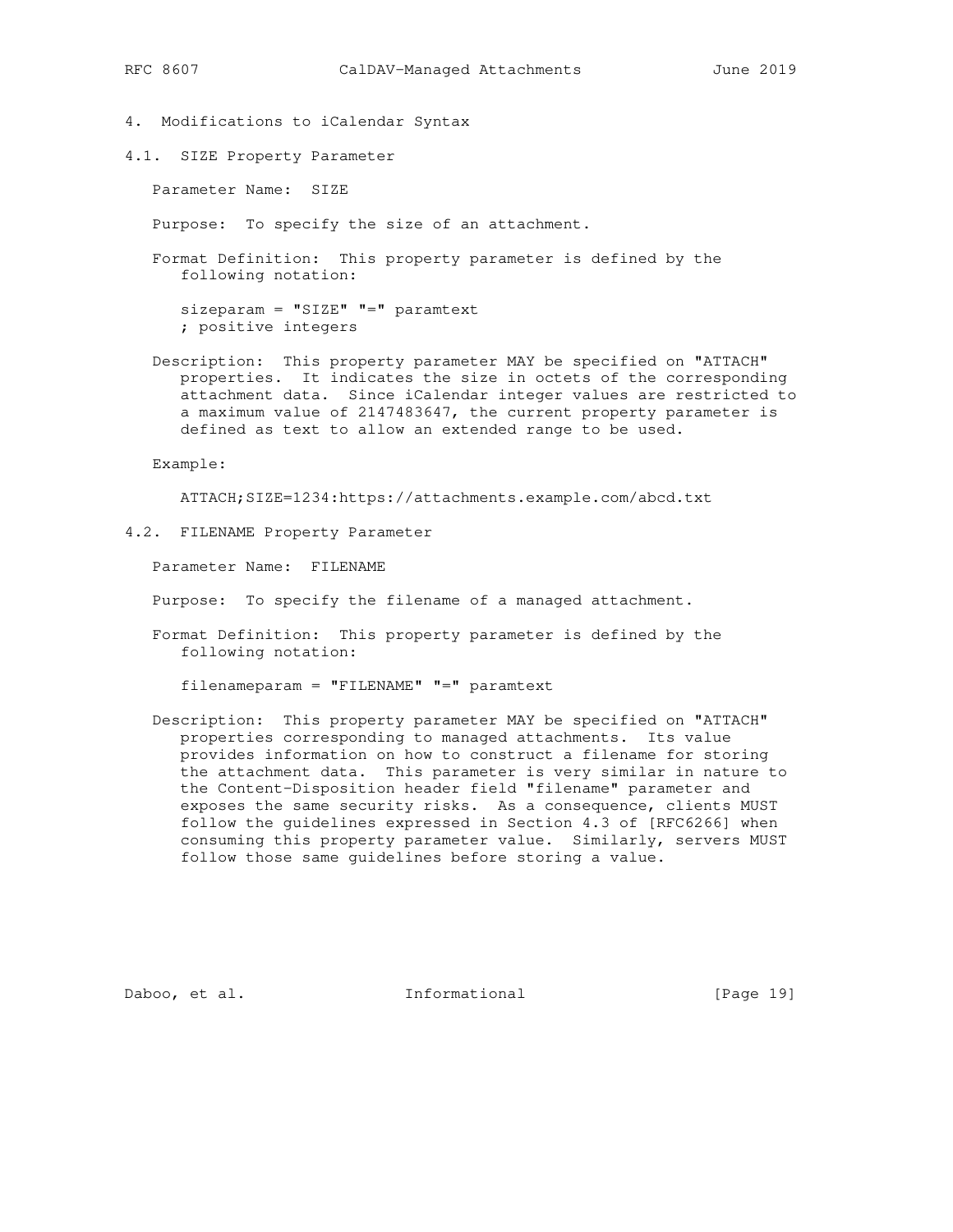Example:

 ATTACH;FILENAME=agenda.html: https://attachments.example.com/rt452S

4.3. MANAGED-ID Property Parameter

Parameter Name: MANAGED-ID

Purpose: To uniquely identify a managed attachment.

 Format Definition: This property parameter is defined by the following notation:

managedidparam = "MANAGED-ID" "=" paramtext

 Description: This property parameter MUST be specified on "ATTACH" properties corresponding to managed attachments. Its value is generated by the server and uniquely identifies a managed attachment within the scope of the CalDAV server. This property parameter MUST NOT be present in the case of unmanaged attachments.

Example:

 ATTACH;MANAGED-ID=aUNhbGVuZGFy: https://attachments.example.com/abcd.txt

5. Additional Message Header Fields

5.1. Cal-Managed-ID Response Header Field

 The Cal-Managed-ID response header field provides the value of the "MANAGED-ID" property parameter corresponding to a newly added "ATTACH" property.

ABNF:

 Cal-Managed-ID = "Cal-Managed-ID" ":" paramtext ; "paramtext" is defined in Section 3.1 of [RFC5545]

Example:

Cal-Managed-ID:aUNhbGVuZGFy

Daboo, et al. 1nformational [Page 20]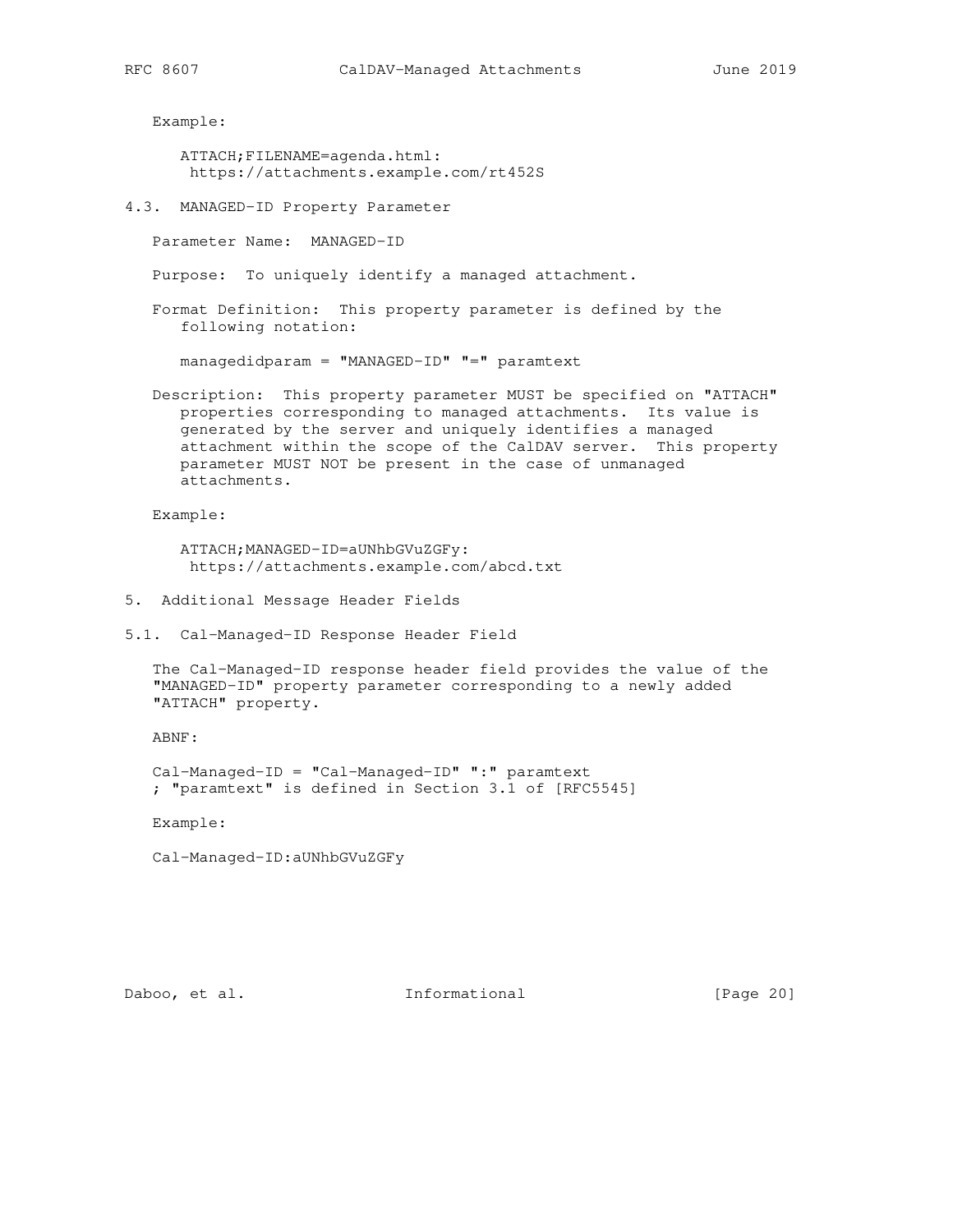The Cal-Managed-ID header field MUST only be sent by an origin server in response to a successful POST request with an "action" query parameter set to "attachment-add" or "attachment-update". It MUST only appear once in a response and MUST NOT appear in trailers.

 The Cal-Managed-ID header field is end to end and MUST be forwarded by intermediaries. Intermediaries MUST NOT insert, delete, or modify a Cal-Managed-ID header field.

- 6. Additional WebDAV Properties
- 6.1. CALDAV:managed-attachments-server-URL Property

Name: managed-attachments-server-URL

Namespace: urn:ietf:params:xml:ns:caldav

- Purpose: This property specifies the server base URI to use when retrieving managed attachments.
- Protected: This property MUST be protected as only the server can update the value.
- COPY/MOVE behavior: This property is only defined on a calendar home collection, which cannot be moved or copied.
- allprop behavior: This property SHOULD NOT be returned by a PROPFIND DAV:allprop request.
- Description: This property MAY be defined on a calendar home collection. If present, it contains either a single DAV:href XML element or none at all.

 When one DAV:href element is present, its value MUST be an absolute HTTP URI containing only the scheme (i.e., "https") and authority (i.e., host and port) parts. Whenever a managed attachment is to be retrieved via an HTTP GET, the client MUST construct the actual URL of the attachment by substituting the scheme and authority parts of the attachment URI (as stored in the iCalendar "ATTACH" property) with the present WebDAV property value.

 When no DAV:href element is present, the client MUST substitute the scheme and authority parts of the attachment URI with the scheme and authority part of the calendar home collection absolute URI.

Daboo, et al. 1nformational [Page 21]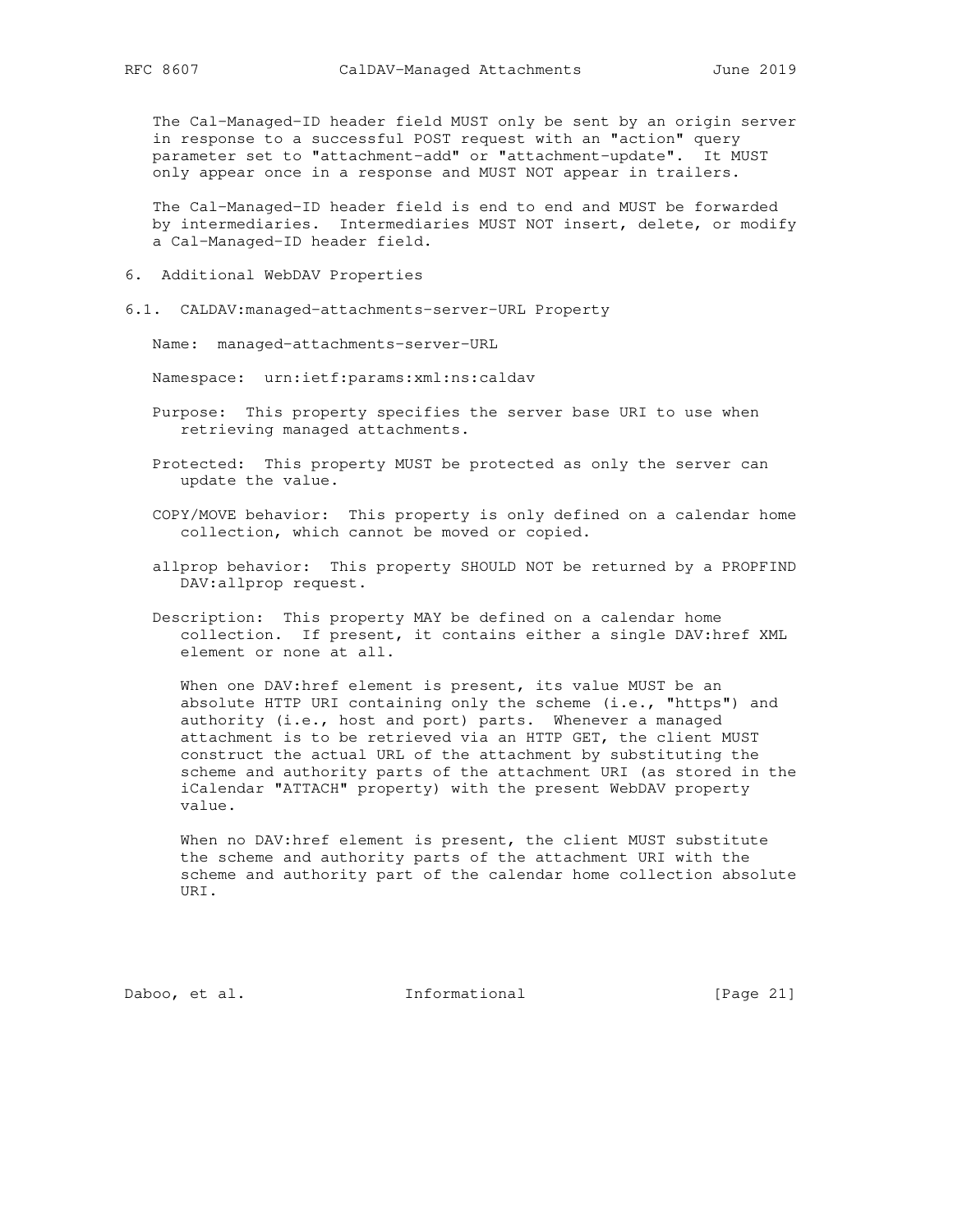In the absence of this property, the client can consider the attachment URI as its actual URL.

Definition:

<!ELEMENT managed-attachments-server-URL (DAV:href?)>

Example:

 <C:managed-attachments-server-URL xmlns:D="DAV:" xmlns:C="urn:ietf:params:xml:ns:caldav"> <D:href>https://attachstore.example.com</D:href> </C:managed-attachments-server-URL>

6.2. CALDAV:max-attachment-size Property

Name: max-attachment-size

Namespace: urn:ietf:params:xml:ns:caldav

- Purpose: This property provides a numeric value indicating the maximum attachment size, in octets, that the server is willing to accept when a managed attachment is stored on the server.
- Protected: This property MUST be protected as it indicates limits provided by the server.
- COPY/MOVE behavior: This property value MUST be preserved in COPY and MOVE operations.
- allprop behavior: This property SHOULD NOT be returned by a PROPFIND DAV:allprop request.
- Description: The "CALDAV:max-attachment-size" property is used to specify a numeric value that represents the maximum attachment size, in octets, that the server is willing to accept when a managed attachment is stored on the server. The property is defined on the parent collection of the calendar object resource to which the attachment is associated. Any attempt to store a managed attachment exceeding this size MUST result in an error, with the CALDAV:max-attachment-size precondition (Section 3.11) being violated. In the absence of this property, the client can assume that the server will allow storing an attachment of any reasonable size.

Daboo, et al. 1nformational [Page 22]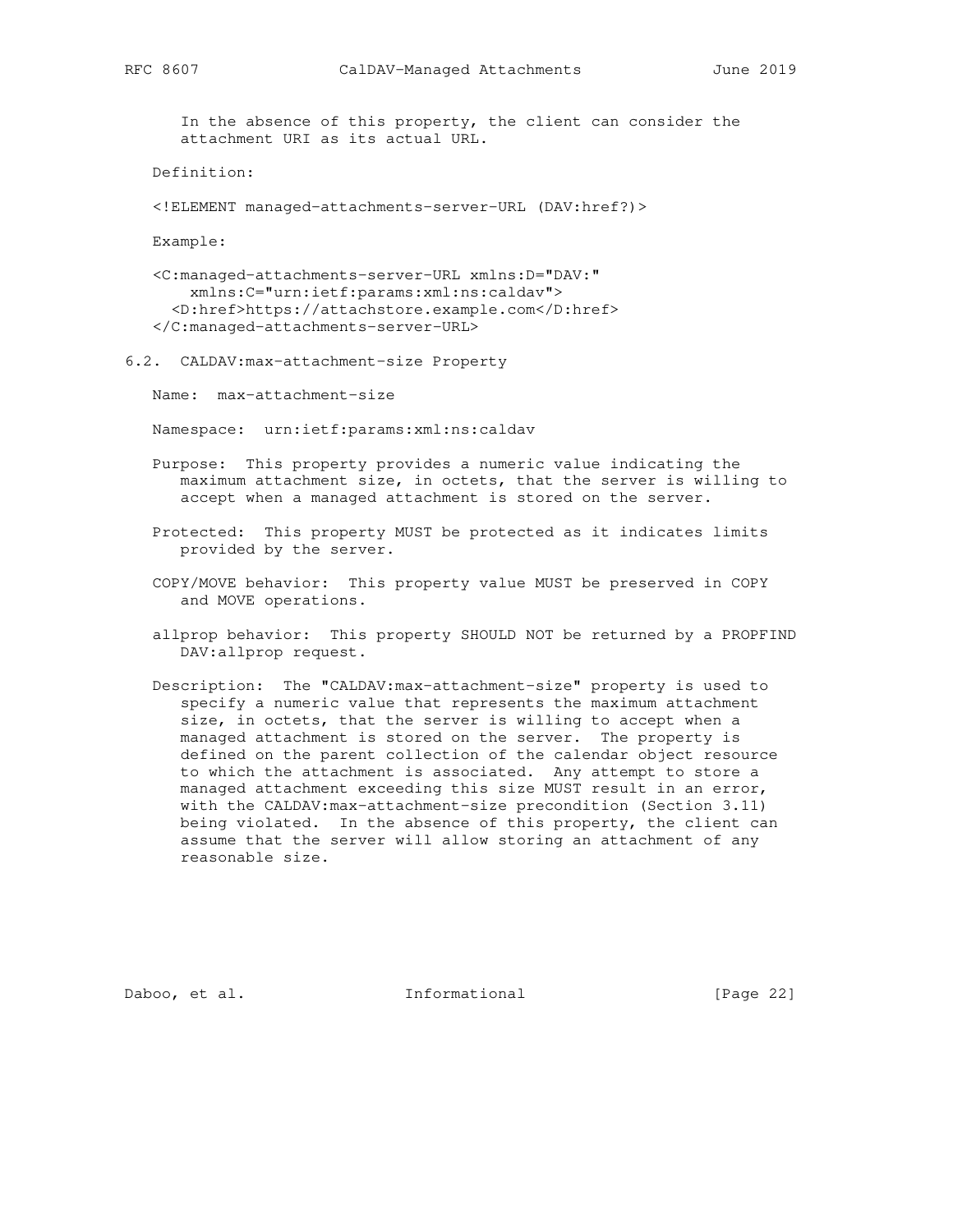Definition:

 <!ELEMENT max-attachment-size (#PCDATA)> <!-- PCDATA value: a numeric value (positive decimal integer) -->

Example:

 <C:max-attachment-size xmlns:C="urn:ietf:params:xml:ns:caldav" >102400000</C:max-attachment-size>

6.3. CALDAV:max-attachments-per-resource Property

Name: max-attachments-per-resource

Namespace: urn:ietf:params:xml:ns:caldav

 Purpose: This property provides a numeric value indicating the maximum number of managed attachments across all instances of a calendar object resource stored in a calendar collection.

 Protected: This property MUST be protected as it indicates limits provided by the server.

 COPY/MOVE behavior: This property value MUST be preserved in COPY and MOVE operations.

- allprop behavior: This property SHOULD NOT be returned by a PROPFIND DAV:allprop request.
- Description: The "CALDAV:max-attachments-per-resource" property is used to specify a numeric value that represents the maximum number of managed attachments across all instances of a calendar object resource stored in a calendar collection. Unmanaged attachments are not counted toward that limit. The property is defined on the parent collection of the calendar object resource to which the attachment is associated. Any attempt to add a managed attachment that would cause the calendar resource to exceed this limit MUST result in an error, with the CALDAV:max-attachments-per-resource precondition (Section 3.11) being violated. In the absence of this property, the client can assume that the server can handle any number of managed attachments per calendar resource.

Definition:

 <!ELEMENT max-attachments-per-resource (#PCDATA)> <!-- PCDATA value: a numeric value (positive decimal integer) -->

Daboo, et al. 1nformational [Page 23]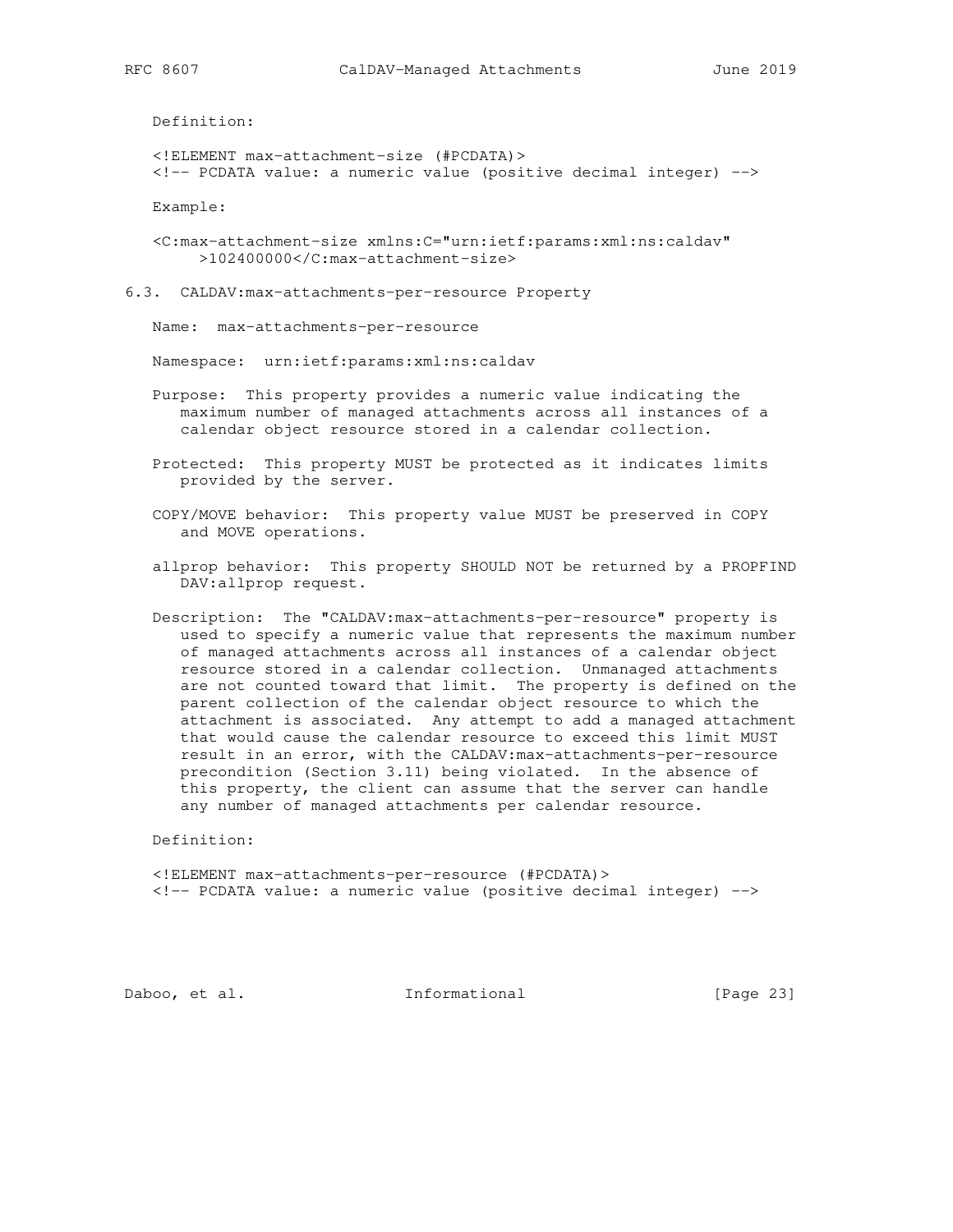Example:

- <C:max-attachments-per-resource xmlns:C="urn:ietf:params:xml:ns:caldav" >12</C:max-attachments-per-resource>
- 7. Security Considerations

 The security considerations in [RFC4791] and [RFC4918] apply to this extension. Additionally, servers need to be aware that a client could attack underlying storage by POSTing extremely large attachments and could attack processing time by uploading a recurring event with a large number of overrides and then repeatedly adding, updating, and deleting attachments.

 Malicious content could be introduced into the calendar server by way of a managed attachment, and propagated to many end users via scheduling. Servers SHOULD check managed attachments for malicious or inappropriate content. Upon detecting such content, servers SHOULD remove the attachment following the rules described in Section 3.12.5.

- 8. IANA Considerations
- 8.1. Parameter Registrations

 This specification defines the following new iCalendar property parameters to be added to the "Parameters" registry defined in Section 8.2.4 of [RFC5545]:

| Parameter  | Status  | Reference             |  |
|------------|---------|-----------------------|--|
| SIZE       | Current | RFC 8607, Section 4.1 |  |
| FILENAME   | Current | RFC 8607, Section 4.2 |  |
| MANAGED-ID | Current | RFC 8607, Section 4.3 |  |

Daboo, et al. 1nformational [Page 24]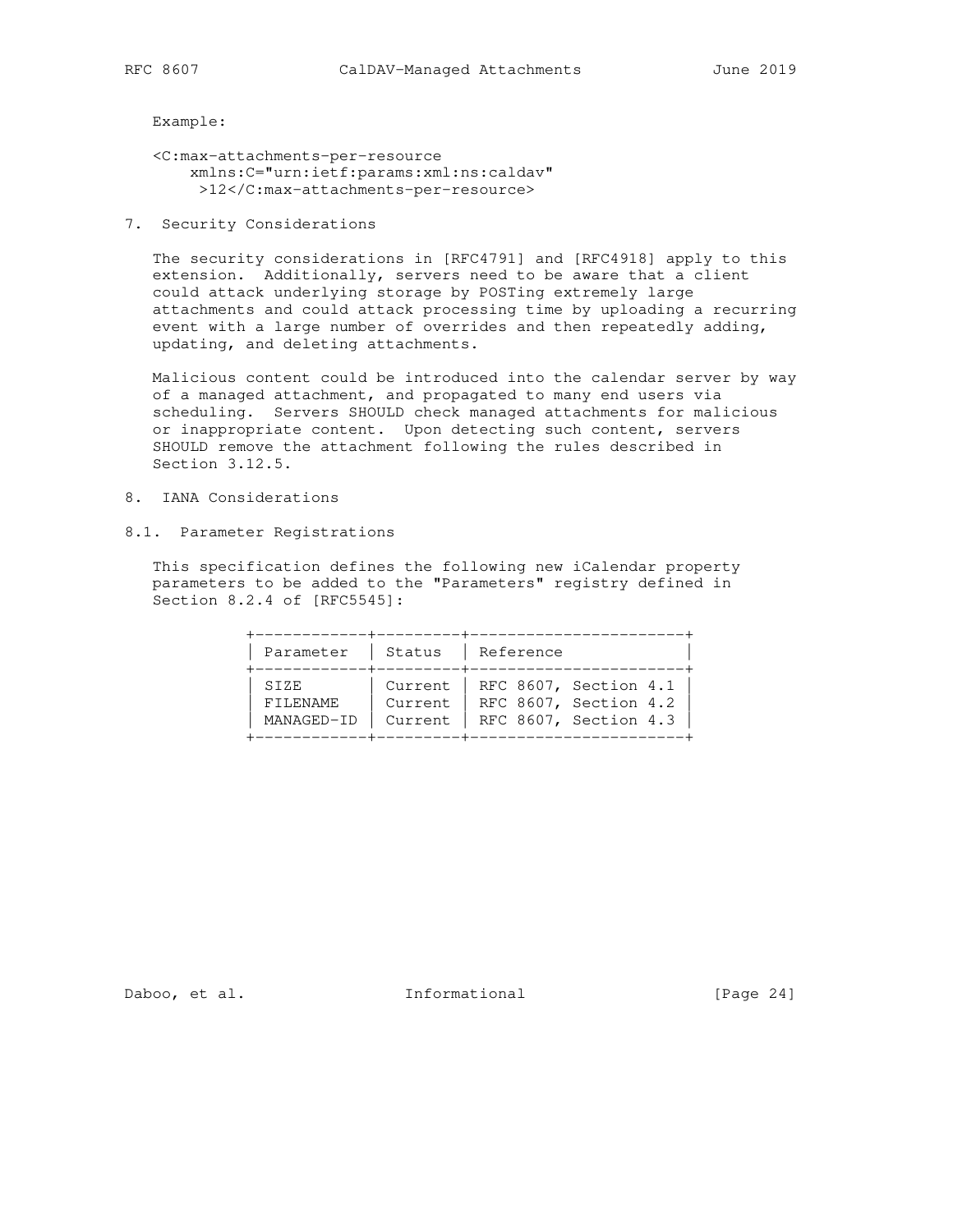8.2. Message Header Field Registrations

 The message header fields below should be added to the "Permanent Message Header Field Names" registry (see [RFC3864]).

8.2.1. Cal-Managed-ID

Header field name: Cal-Managed-ID

Protocol: http

Status: standard

Author/Change controller: IETF

Reference: this specification (Section 5.1)

Related information: none

- 9. References
- 9.1. Normative References
	- [RFC2119] Bradner, S., "Key words for use in RFCs to Indicate Requirement Levels", BCP 14, RFC 2119, DOI 10.17487/RFC2119, March 1997, <https://www.rfc-editor.org/info/rfc2119>.
	- [RFC2518] Goland, Y., Whitehead, E., Faizi, A., Carter, S., and D. Jensen, "HTTP Extensions for Distributed Authoring -- WEBDAV", RFC 2518, DOI 10.17487/RFC2518, February 1999, <https://www.rfc-editor.org/info/rfc2518>.
	- [RFC3864] Klyne, G., Nottingham, M., and J. Mogul, "Registration Procedures for Message Header Fields", BCP 90, RFC 3864, DOI 10.17487/RFC3864, September 2004, <https://www.rfc-editor.org/info/rfc3864>.
	- [RFC4331] Korver, B. and L. Dusseault, "Quota and Size Properties for Distributed Authoring and Versioning (DAV) Collections", RFC 4331, DOI 10.17487/RFC4331, February 2006, <https://www.rfc-editor.org/info/rfc4331>.
	- [RFC4791] Daboo, C., Desruisseaux, B., and L. Dusseault, "Calendaring Extensions to WebDAV (CalDAV)", RFC 4791, DOI 10.17487/RFC4791, March 2007, <https://www.rfc-editor.org/info/rfc4791>.

Daboo, et al. 1nformational [Page 25]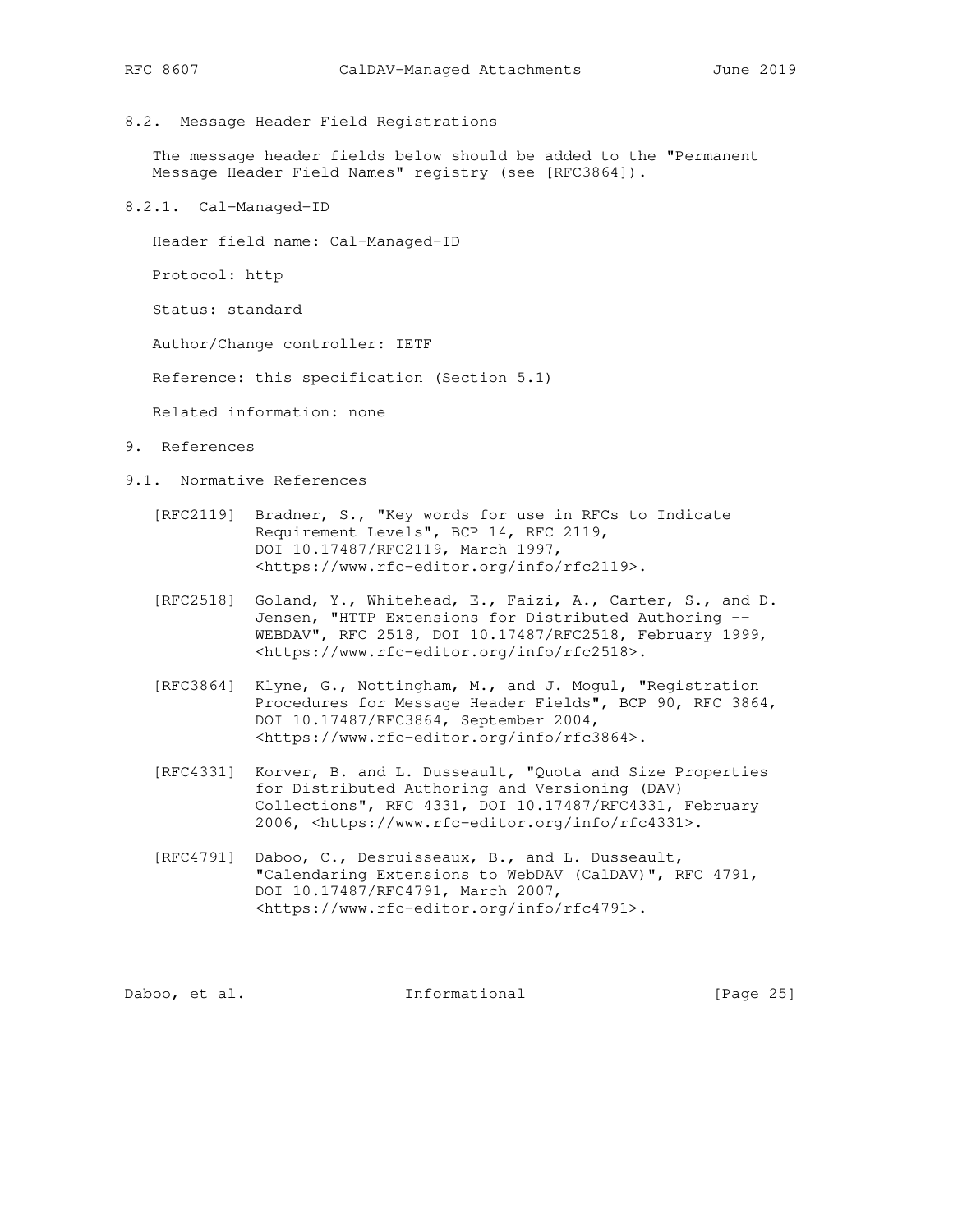- [RFC4918] Dusseault, L., Ed., "HTTP Extensions for Web Distributed Authoring and Versioning (WebDAV)", RFC 4918, DOI 10.17487/RFC4918, June 2007, <https://www.rfc-editor.org/info/rfc4918>.
- [RFC5234] Crocker, D., Ed. and P. Overell, "Augmented BNF for Syntax Specifications: ABNF", STD 68, RFC 5234, DOI 10.17487/RFC5234, January 2008, <https://www.rfc-editor.org/info/rfc5234>.
- [RFC5545] Desruisseaux, B., Ed., "Internet Calendaring and Scheduling Core Object Specification (iCalendar)", RFC 5545, DOI 10.17487/RFC5545, September 2009, <https://www.rfc-editor.org/info/rfc5545>.
- [RFC6266] Reschke, J., "Use of the Content-Disposition Header Field in the Hypertext Transfer Protocol (HTTP)", RFC 6266, DOI 10.17487/RFC6266, June 2011, <https://www.rfc-editor.org/info/rfc6266>.
- [RFC6638] Daboo, C. and B. Desruisseaux, "Scheduling Extensions to CalDAV", RFC 6638, DOI 10.17487/RFC6638, June 2012, <https://www.rfc-editor.org/info/rfc6638>.
- [RFC7230] Fielding, R., Ed. and J. Reschke, Ed., "Hypertext Transfer Protocol (HTTP/1.1): Message Syntax and Routing", RFC 7230, DOI 10.17487/RFC7230, June 2014, <https://www.rfc-editor.org/info/rfc7230>.
- [RFC7231] Fielding, R., Ed. and J. Reschke, Ed., "Hypertext Transfer Protocol (HTTP/1.1): Semantics and Content", RFC 7231, DOI 10.17487/RFC7231, June 2014, <https://www.rfc-editor.org/info/rfc7231>.
- [RFC7240] Snell, J., "Prefer Header for HTTP", RFC 7240, DOI 10.17487/RFC7240, June 2014, <https://www.rfc-editor.org/info/rfc7240>.
- [RFC7538] Reschke, J., "The Hypertext Transfer Protocol Status Code 308 (Permanent Redirect)", RFC 7538, DOI 10.17487/RFC7538, April 2015, <https://www.rfc-editor.org/info/rfc7538>.
- [RFC8174] Leiba, B., "Ambiguity of Uppercase vs Lowercase in RFC 2119 Key Words", BCP 14, RFC 8174, DOI 10.17487/RFC8174, May 2017, <https://www.rfc-editor.org/info/rfc8174>.

Daboo, et al. 1nformational [Page 26]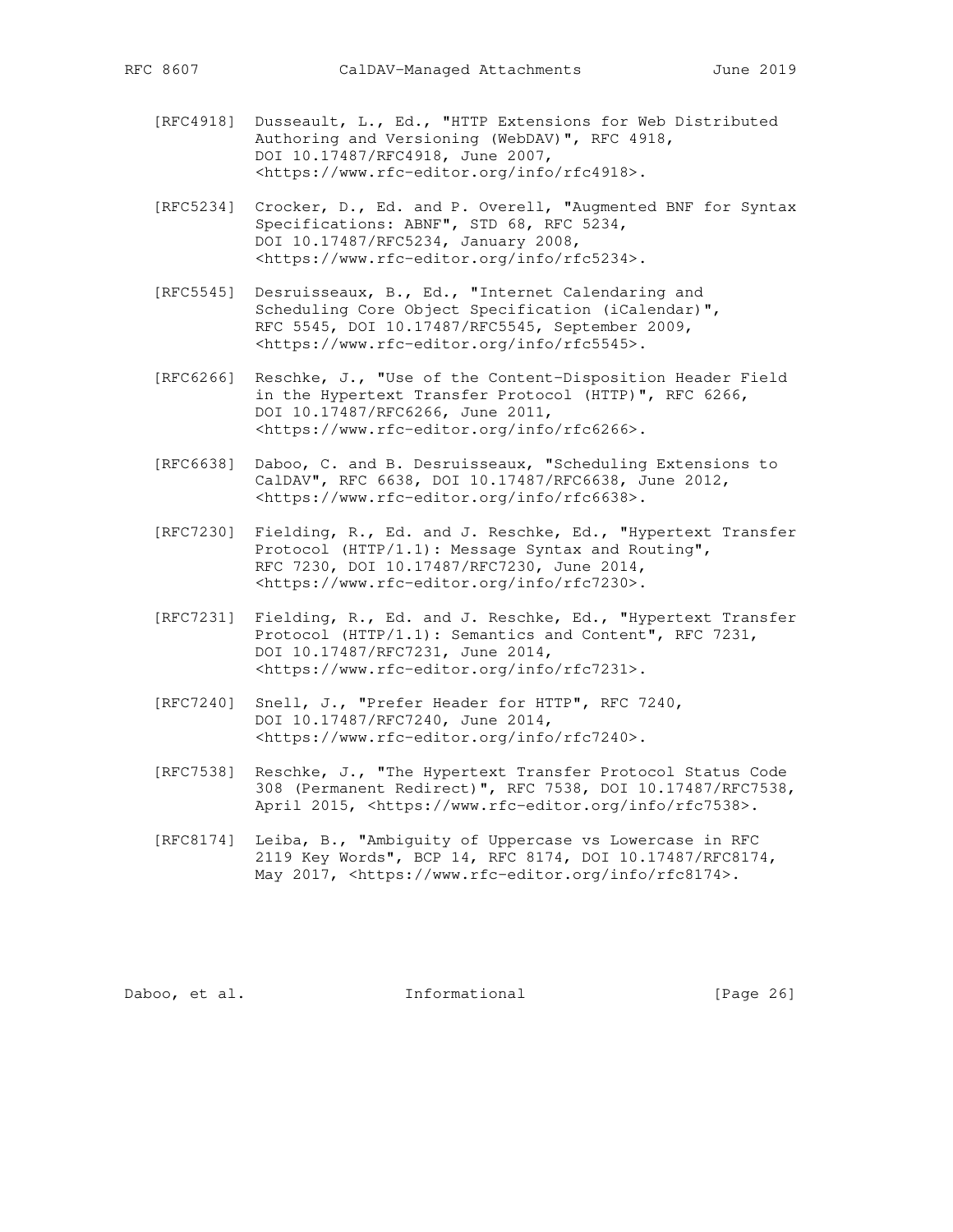# 9.2. Informative References

- [RFC5023] Gregorio, J., Ed. and B. de hOra, Ed., "The Atom Publishing Protocol", RFC 5023, DOI 10.17487/RFC5023, October 2007, <https://www.rfc-editor.org/info/rfc5023>.
- [RFC5546] Daboo, C., Ed., "iCalendar Transport-Independent Interoperability Protocol (iTIP)", RFC 5546, DOI 10.17487/RFC5546, December 2009, <https://www.rfc-editor.org/info/rfc5546>.
- [RFC7320] Nottingham, M., "URI Design and Ownership", BCP 190, RFC 7320, DOI 10.17487/RFC7320, July 2014, <https://www.rfc-editor.org/info/rfc7320>.
- [RFC8144] Murchison, K., "Use of the Prefer Header Field in Web Distributed Authoring and Versioning (WebDAV)", RFC 8144, DOI 10.17487/RFC8144, April 2017, <https://www.rfc-editor.org/info/rfc8144>.

Daboo, et al. 1nformational [Page 27]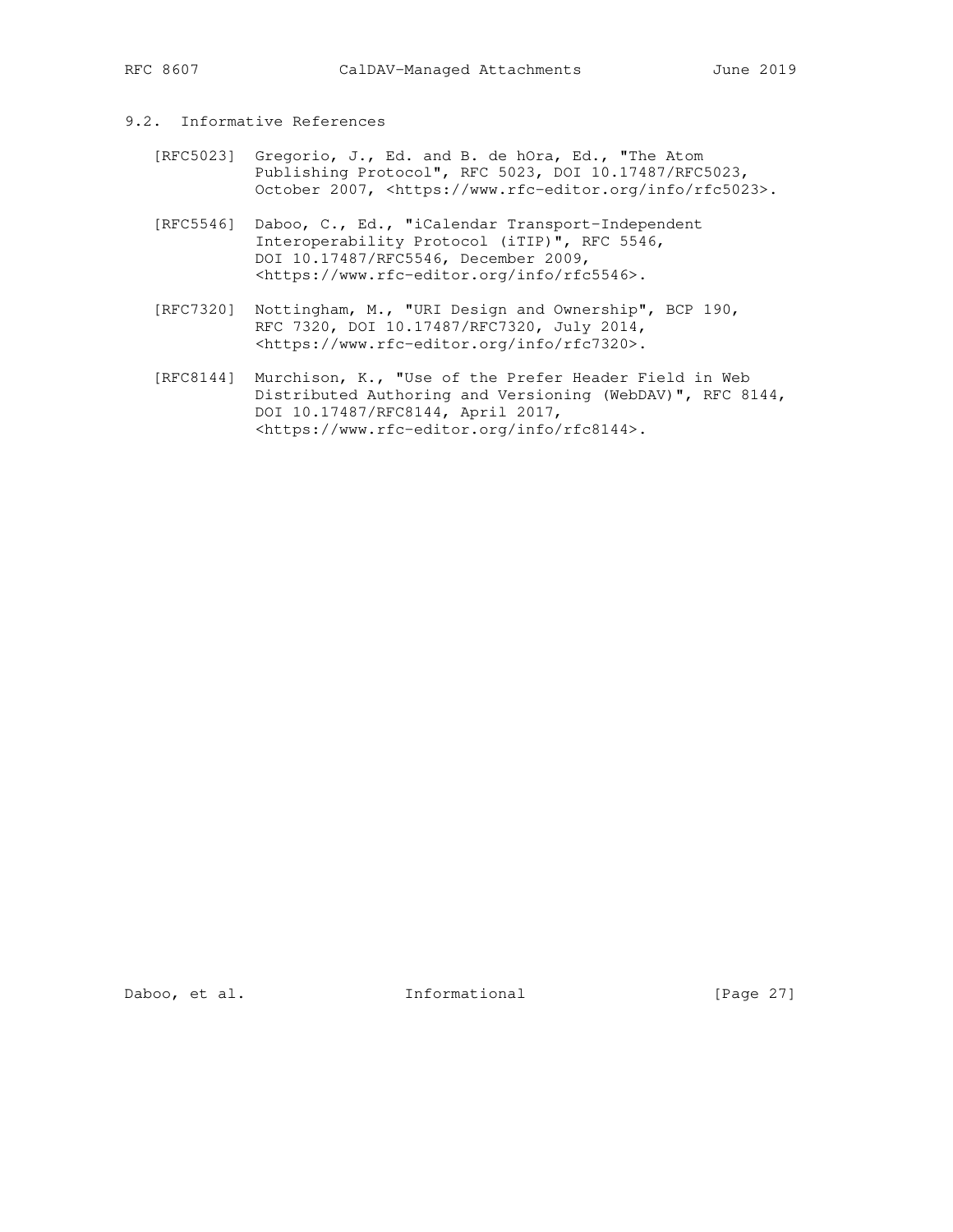Appendix A. Example Involving Recurring Events

 In the following example, the organizer of a recurring meeting makes an unsuccessful attempt to add an agenda (HTML attachment) to the corresponding calendar resource with a conditional request. Note that the client includes both the Expect and Prefer header fields in the request, thereby preventing itself from needlessly sending the attachment data and requesting that the current resource be returned in the failure response (see Section 3.2 of [RFC8144]).

>> Request <<

 POST /events/65.ics?action=attachment-add HTTP/1.1 Host: cal.example.com Content-Type: text/html; charset="utf-8" Content-Disposition: attachment;filename=agenda.html Content-Length: 80 If-Match: "abcdefg-000" Expect: 100-continue Prefer: return=representation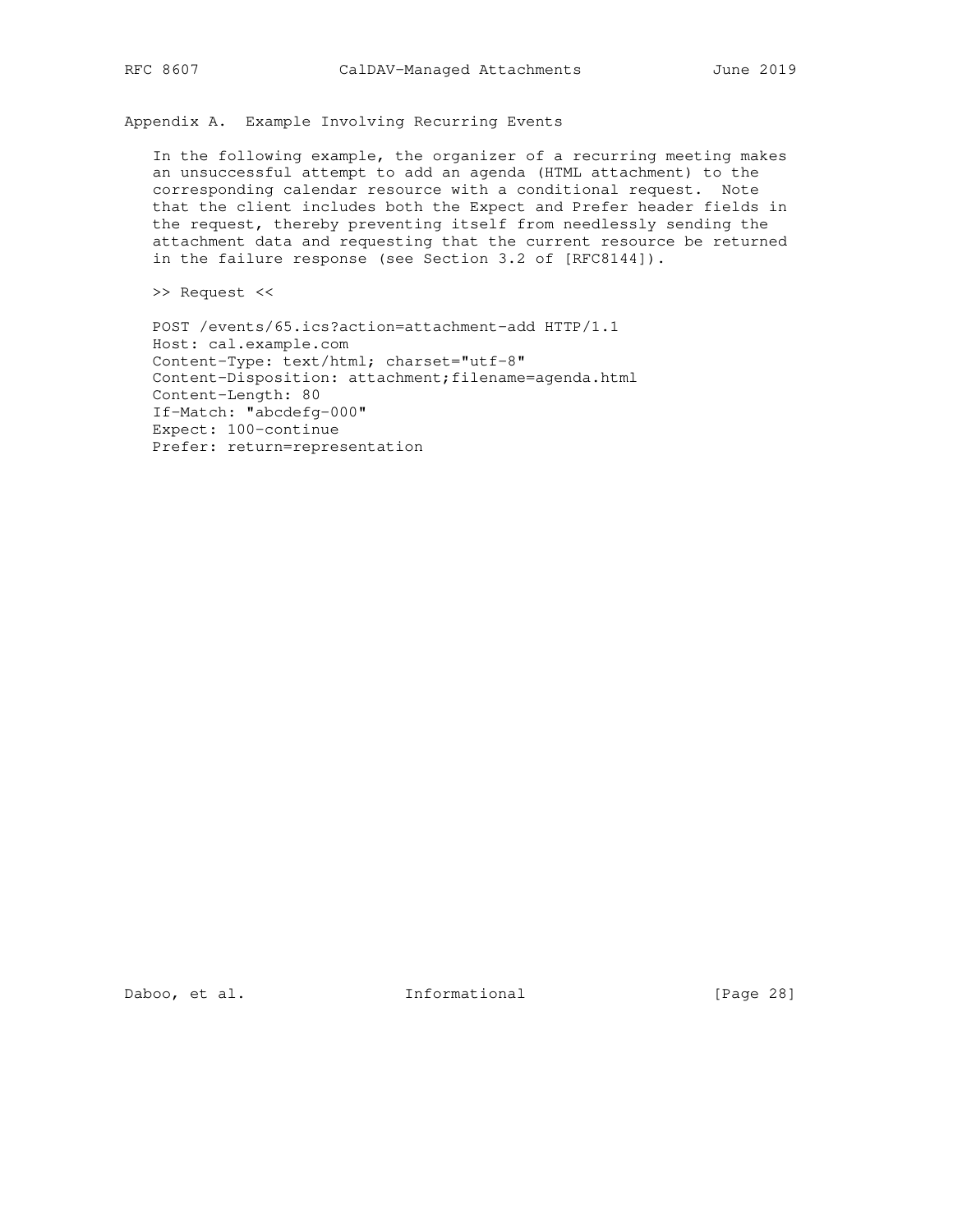>> Final Response <<

 HTTP/1.1 412 Precondition Failed Content-Type: text/calendar; charset="utf-8" Content-Length: 929 Content-Location: https://cal.example.com/events/65.ics ETag: "123456789-000-000" BEGIN:VCALENDAR VERSION:2.0 PRODID:-//Example Corp.//CalDAV Server//EN BEGIN:VTIMEZONE LAST-MODIFIED:20040110T032845Z TZID:America/Montreal BEGIN:DAYLIGHT DTSTART:20000404T020000 RRULE:FREQ=YEARLY;BYDAY=1SU;BYMONTH=4 TZNAME:EDT TZOFFSETFROM:-0500 TZOFFSETTO:-0400 END:DAYLIGHT BEGIN:STANDARD DTSTART:20001026T020000 RRULE:FREQ=YEARLY;BYDAY=-1SU;BYMONTH=10 TZNAME:EST TZOFFSETFROM:-0400 TZOFFSETTO:-0500 END:STANDARD END:VTIMEZONE BEGIN:VEVENT UID:20010712T182145Z-123401@example.com DTSTAMP:20120201T203412Z DTSTART;TZID=America/Montreal:20120206T100000 DURATION:PT1H RRULE:FREQ=WEEKLY SUMMARY:Planning Meeting ORGANIZER:mailto:cyrus@example.com ATTENDEE;CUTYPE=INDIVIDUAL;PARTSTAT=ACCEPTED:mailto:cyrus@exampl e.com ATTENDEE;CUTYPE=INDIVIDUAL;PARTSTAT=ACCEPTED:mailto:arnaudq@exam ple.com ATTENDEE;CUTYPE=INDIVIDUAL;PARTSTAT=NEEDS-ACTION:mailto:mike@exa mple.com END:VEVENT END:VCALENDAR

Daboo, et al. 1nformational [Page 29]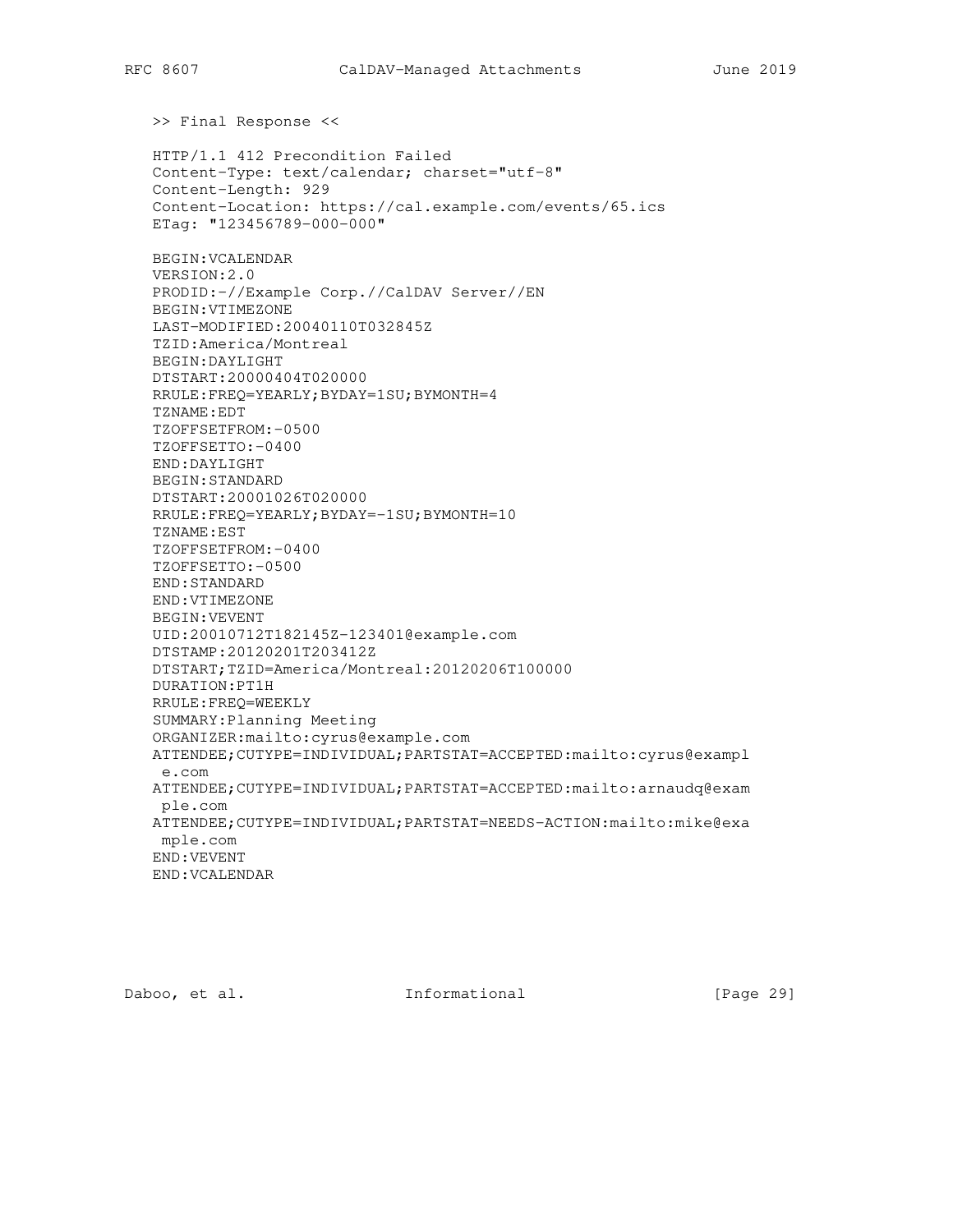The organizer of a recurring meeting successfully adds an agenda (HTML attachment) to the corresponding calendar resource. Attendees of the meeting are granted read access to the newly created attachment resource. Their own copy of the meeting is updated to include the new "ATTACH" property pointing to the attachment resource, and they are notified of the change via their scheduling inbox.

>> Request <<

 POST /events/65.ics?action=attachment-add HTTP/1.1 Host: cal.example.com Content-Type: text/html; charset="utf-8" Content-Disposition: attachment;filename=agenda.html Content-Length: 80 If-Match: "123456789-000-000" Expect: 100-continue Prefer: return=representation

>> Interim Response <<

HTTP/1.1 100 Continue

 >> Request Body << <html> <body> <h1>Agenda</h1> <p>As usual</p>

 </body> </html>

Daboo, et al. 1nformational [Page 30]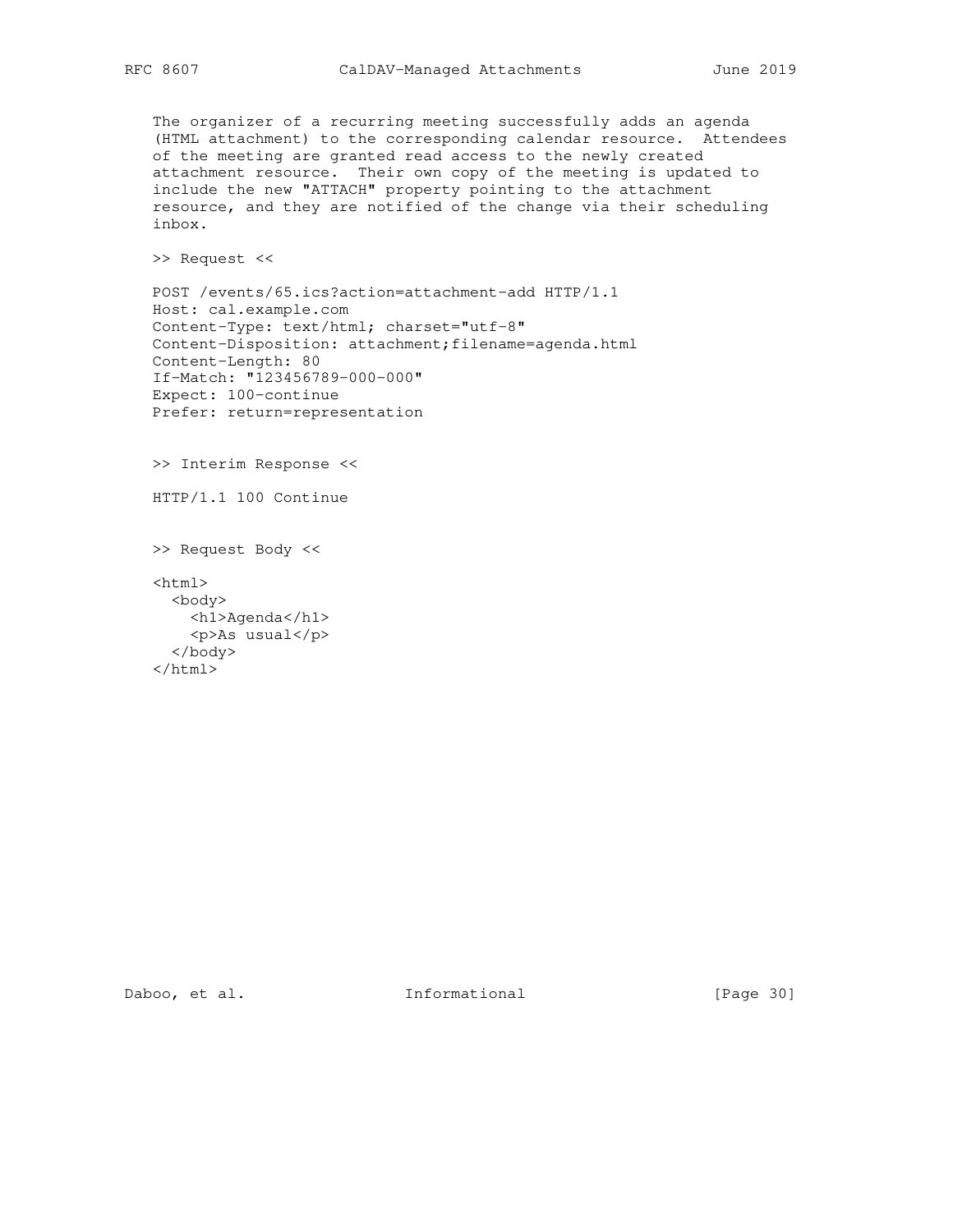>> Final Response <<

 HTTP/1.1 201 Created Content-Type: text/calendar; charset="utf-8" Content-Length: 1043 Content-Location: https://cal.example.com/events/65.ics ETag: "123456789-000-111" Cal-Managed-ID: 97S

 BEGIN:VCALENDAR VERSION:2.0 PRODID:-//Example Corp.//CalDAV Server//EN BEGIN:VTIMEZONE LAST-MODIFIED:20040110T032845Z TZID:America/Montreal BEGIN:DAYLIGHT DTSTART:20000404T020000 RRULE:FREQ=YEARLY;BYDAY=1SU;BYMONTH=4 TZNAME:EDT TZOFFSETFROM:-0500 TZOFFSETTO:-0400 END:DAYLIGHT BEGIN:STANDARD DTSTART:20001026T020000 RRULE:FREQ=YEARLY;BYDAY=-1SU;BYMONTH=10 TZNAME:EST TZOFFSETFROM:-0400 TZOFFSETTO:-0500 END:STANDARD END:VTIMEZONE BEGIN:VEVENT UID:20010712T182145Z-123401@example.com DTSTAMP:20120201T203412Z DTSTART;TZID=America/Montreal:20120206T100000 DURATION:PT1H RRULE:FREQ=WEEKLY SUMMARY:Planning Meeting ORGANIZER:mailto:cyrus@example.com ATTENDEE;CUTYPE=INDIVIDUAL;PARTSTAT=ACCEPTED:mailto:cyrus@exampl e.com ATTENDEE;CUTYPE=INDIVIDUAL;PARTSTAT=ACCEPTED:mailto:arnaudq@exam ple.com ATTENDEE;CUTYPE=INDIVIDUAL;PARTSTAT=NEEDS-ACTION:mailto:mike@exa mple.com ATTACH;MANAGED-ID=97S;FMTTYPE=text/html;SIZE=80; FILENAME=agenda.html:https://cal.example.com/attach/65/34X22R END:VEVENT END:VCALENDAR

Daboo, et al. 1nformational [Page 31]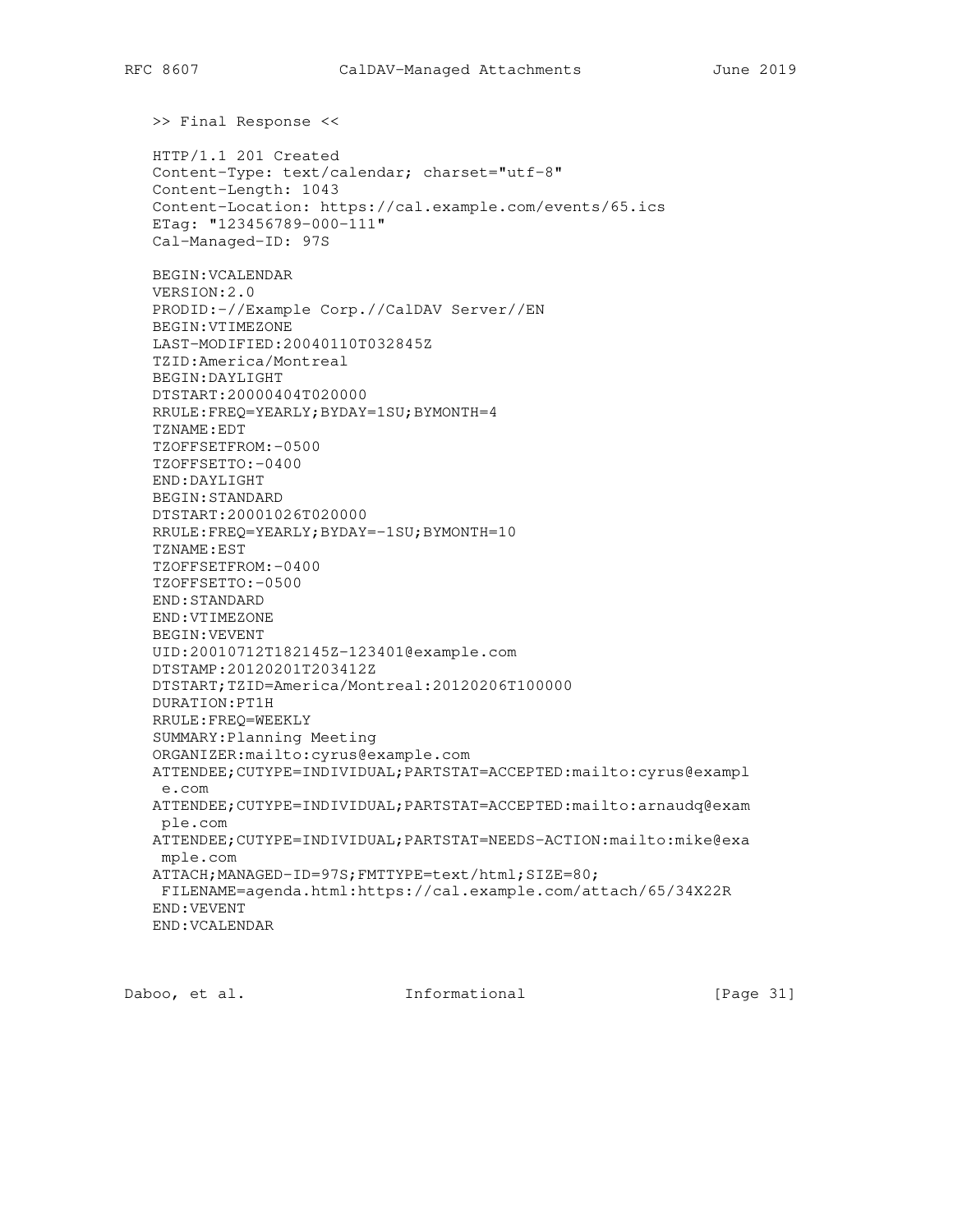The organizer has a more specific agenda for the 20th of February meeting. It is added to that particular instance of the meeting by specifying the "rid" query parameter. Note that an overridden instance is created with the "RECURRENCE-ID" property value matching the value of the "rid" query parameter in the request. Also, note that the server takes significant time to complete the request and notifies the client accordingly.

>> Request <<

```
 POST /events/65.ics?action=attachment-add&rid=20120220T100000 HTTP/1.1
Host: cal.example.com
Content-Type: text/html; charset="utf-8"
Content-Disposition: attachment;filename=agenda0220.html
Content-Length: 105
If-Match: "123456789-000-111"
Expect: 100-continue
Prefer: return=representation
 >> Interim Response <<
 HTTP/1.1 100 Continue
 >> Request Body <<
 <html>
   <body>
     <h1>Agenda</h1>
     <p>Something different, for a change</p>
   </body>
 </html>
 >> Interim Response <<
 HTTP/1.1 102 Processing
 >> Final Response <<
 HTTP/1.1 201 Created
```

```
 Content-Type: text/calendar; charset="utf-8"
Content-Length: 1661
Content-Location: https://cal.example.com/events/65.ics
ETag: "123456789-000-222"
Cal-Managed-ID: 33225
```
Daboo, et al. 1nformational [Page 32]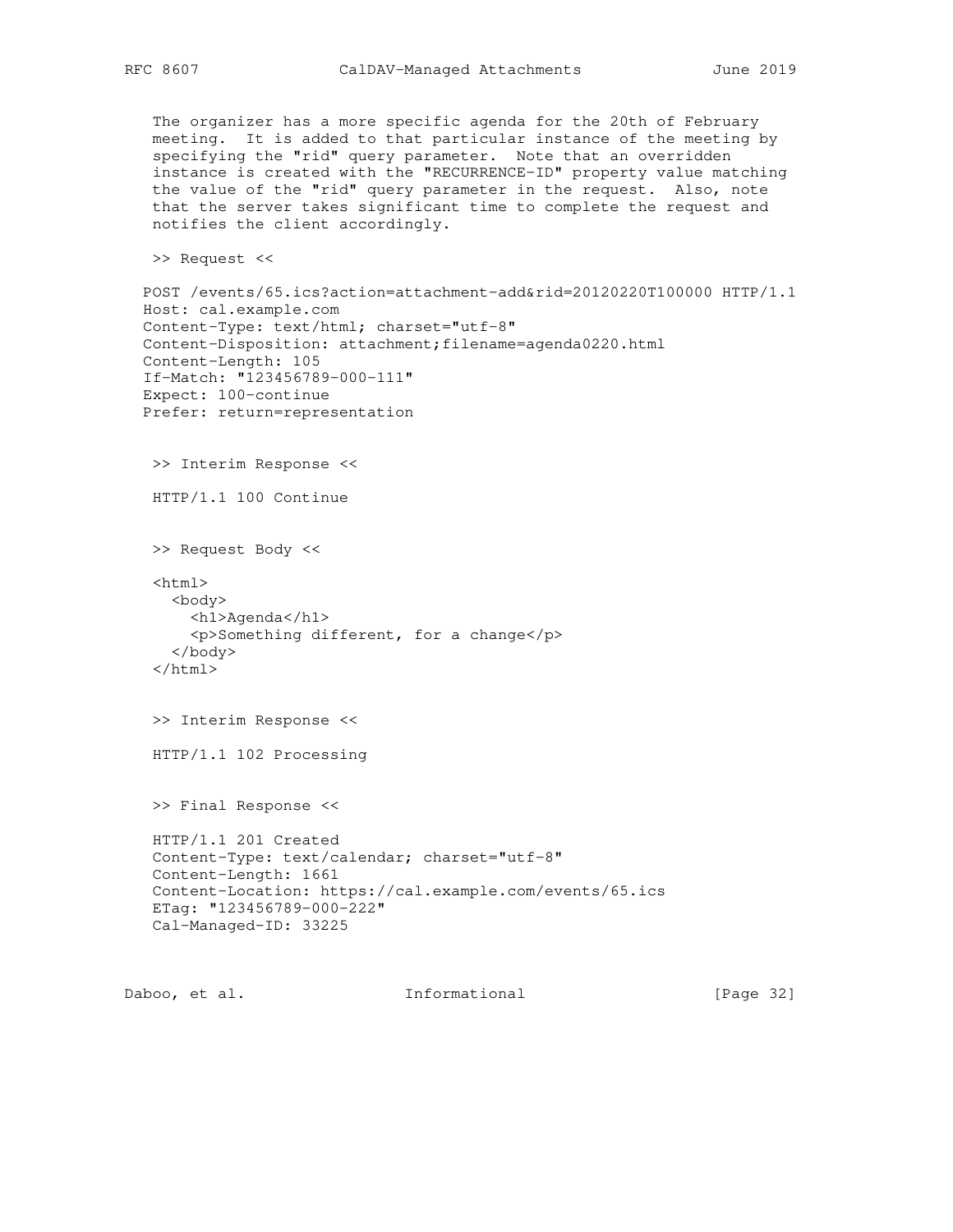BEGIN:VCALENDAR VERSION:2.0 PRODID:-//Example Corp.//CalDAV Server//EN BEGIN:VTIMEZONE LAST-MODIFIED:20040110T032845Z TZID:America/Montreal BEGIN:DAYLIGHT DTSTART:20000404T020000 RRULE:FREQ=YEARLY;BYDAY=1SU;BYMONTH=4 TZNAME:EDT TZOFFSETFROM:-0500 TZOFFSETTO:-0400 END:DAYLIGHT BEGIN:STANDARD DTSTART:20001026T020000 RRULE:FREQ=YEARLY;BYDAY=-1SU;BYMONTH=10 TZNAME:EST TZOFFSETFROM:-0400 TZOFFSETTO:-0500 END:STANDARD END:VTIMEZONE BEGIN:VEVENT UID:20010712T182145Z-123401@example.com DTSTAMP:20120201T203412Z DTSTART;TZID=America/Montreal:20120206T100000 DURATION:PT1H RRULE:FREQ=WEEKLY SUMMARY:Planning Meeting ORGANIZER:mailto:cyrus@example.com ATTENDEE;CUTYPE=INDIVIDUAL;PARTSTAT=ACCEPTED:mailto:cyrus@exampl e.com ATTENDEE;CUTYPE=INDIVIDUAL;PARTSTAT=ACCEPTED:mailto:arnaudq@exam ple.com ATTENDEE;CUTYPE=INDIVIDUAL;PARTSTAT=NEEDS-ACTION:mailto:mike@exa mple.com ATTACH;MANAGED-ID=97S;FMTTYPE=text/html;SIZE=80; FILENAME=agenda.html:https://cal.example.com/attach/65/34X22R END:VEVENT BEGIN:VEVENT UID:20010712T182145Z-123401@example.com RECURRENCE-ID;TZID=America/Montreal:20120220T100000 DTSTAMP:20120201T203412Z DTSTART;TZID=America/Montreal:20120220T100000 DURATION:PT1H SUMMARY:Planning Meeting ORGANIZER:mailto:cyrus@example.com ATTENDEE;CUTYPE=INDIVIDUAL;PARTSTAT=ACCEPTED:mailto:cyrus@example. com

Daboo, et al. 1nformational [Page 33]